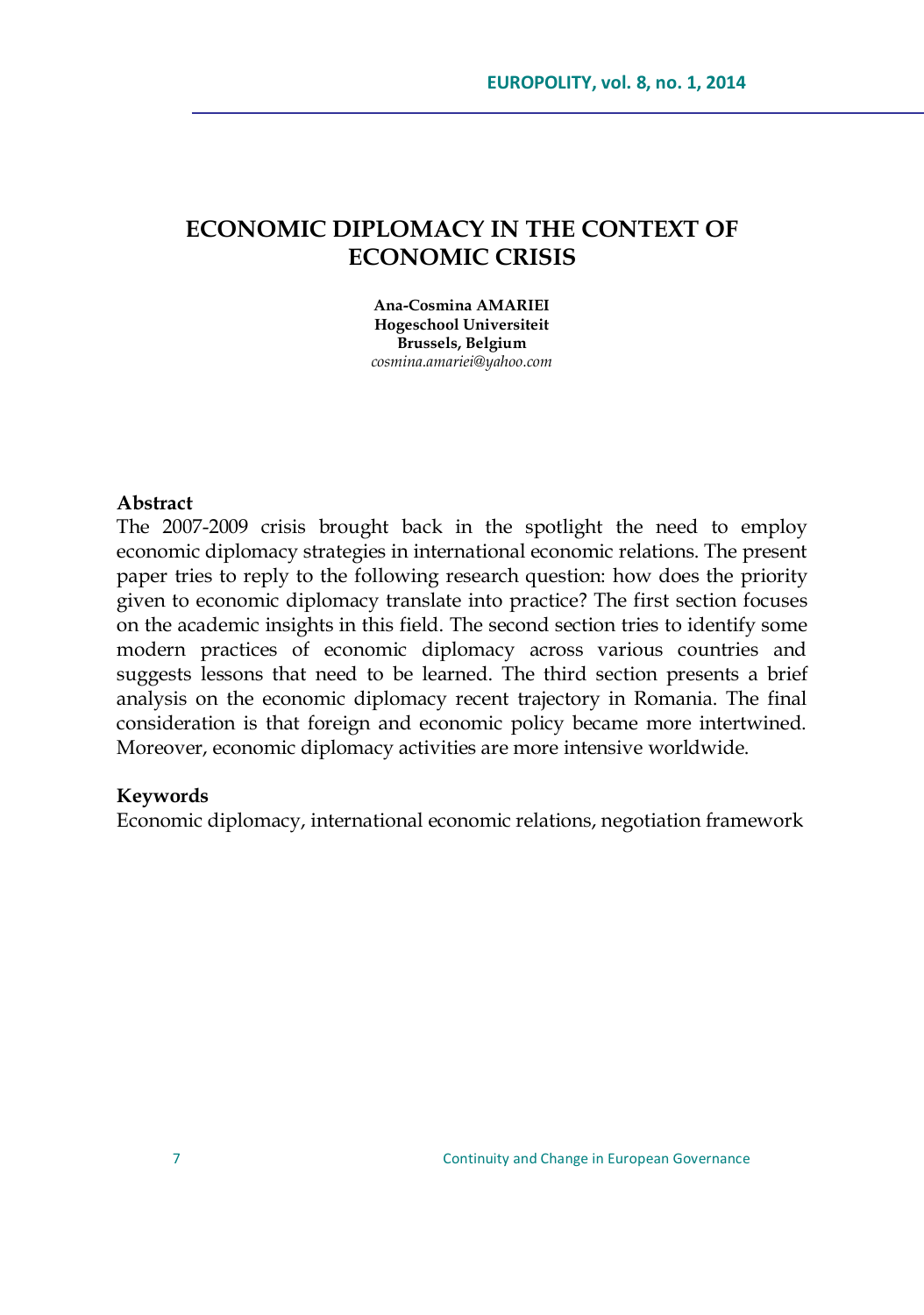## **1. INTRODUCTION**

Economic diplomacy has changed constantly in the last two decades. For half a century after the WW II, economic diplomacy was dominated by permanent officials from governments of a limited number of countries. With the advance of globalization, there are far more non-governmental players. Originally limited to measures taken at the frontier, economic diplomacy is increasingly influenced by and influences domestic policies. Above all, many more countries are actively involved in the international economic system. New emerging powers are growing in influence, while mature economies in North America, Europe and Japan have lost ground after suffering from financial collapse and economic recession (Bayne and Woolcock 2011b, 1-17). The security paradigm shifted back towards economic security following the global economic downturn. The old industrial states were crippled by financial distress and entered rapidly into deep recession. Most emerging countries suffered only a setback to their growth.

Regarding the focus of economic diplomacy, it can be noticed that more attention was given to international trade, investment and development cooperation, rather than money and finance (Bayne 2011a, 187-201). The concurrence of crises - financial, economic, and political - has lead to new processes of decision making and negotiations. Governments were caught unprepared and had to reconcile various tensions so that policies reinforce each other rather than conflict: tensions between economics and politics (rebalancing of power in international economic system and institutional consequences over G20 and IMF), reconciling domestic and external pressures (Financial Stability Board, Basel Committee on Banking Supervision III), reconciling governments and other forces (private sector, NGOs, etc.) (Verhagen and Bleker 2011, 171-186; Woolcock 2011, 17-41). These aspects were just briefly introduced in this section of the paper because they do not fall within the scope of this paper. After an introduction of main concepts and academic debates, the overall analysis narrows down to the listing of specific tools employed by several governments in the conduct of their economic diplomacy strategy. It is clear that the generalized renewed focus on the economic dimension of foreign policy has raised governments' interests in how to advance economic prosperity through their foreign policy activities. For illustration purposes, the cases of United States government, several key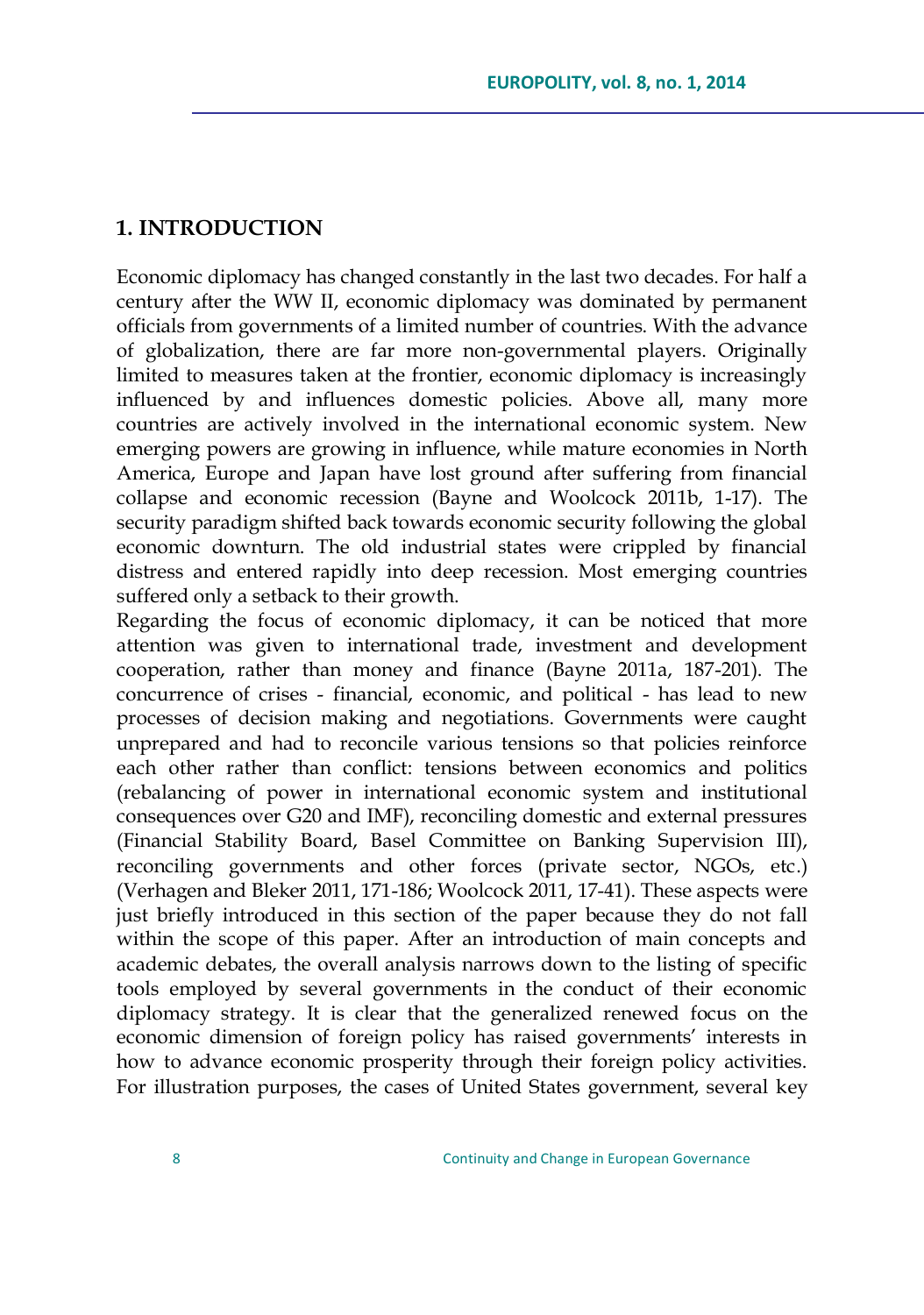European governments (United Kingdom, Germany, and France) and emerging market BRIC countries (Brazil, Russia, India, China) will be studied. A brief analysis on the economic diplomacy recent trajectory in Romania will also be provided. The use of economic diplomacy strategies in addition to traditional diplomacy differs between countries as a result of different understanding and approaches. On comparative basis, the various economic and political restrictions will play a major role in defining, implementing and monitoring an economic diplomacy agenda.

### **1.1. Literature review**

The term economic diplomacy appears regularly in scholarly paper and official documents. The contributions cover many aspects of economic diplomacy from different angles and perspectives. The broad spectrum illustrates the multifaceted character of economic diplomacy, the range of available techniques. Many different concepts are used in the research field (international relations, economics, international political economy, diplomacy studies) for the study of economic diplomacy. The interrelationships, overlaps and distinction between these concepts is often unclear. This goes for *economic diplomacy* as well as *economic statecraft, economic security, trade diplomacy, commercial diplomacy, financial diplomacy, aid diplomacy* etc.

Most of the authors start with a discussion of their understanding of economic diplomacy. Some authors deliberately narrow down the object of their investigation, essentially for practical purposes. "Economic diplomacy is neither limited to the economic domain nor that of diplomacy. It requires a multidisciplinary approach. Comparative cultural, historical, and organizational aspects are also drivers of the direction and success of economic diplomacy activities. The better that economic diplomacy bridges these differences between countries, the more successful and effective it appears to be"(Van Bergeijk *et al*. 2011, 1-7).

It is true that conceptualizing economic diplomacy is difficult. Very few attempts have been made to develop a sounder understanding of the meaning and the scope of the concept and build an analytical and conceptual framework (Bayne 2011b, 59-80).

The analysis undertaken by Okano-Heijmans (2011) starts from the assertion that economic diplomacy may be largely concerned with actions taken by the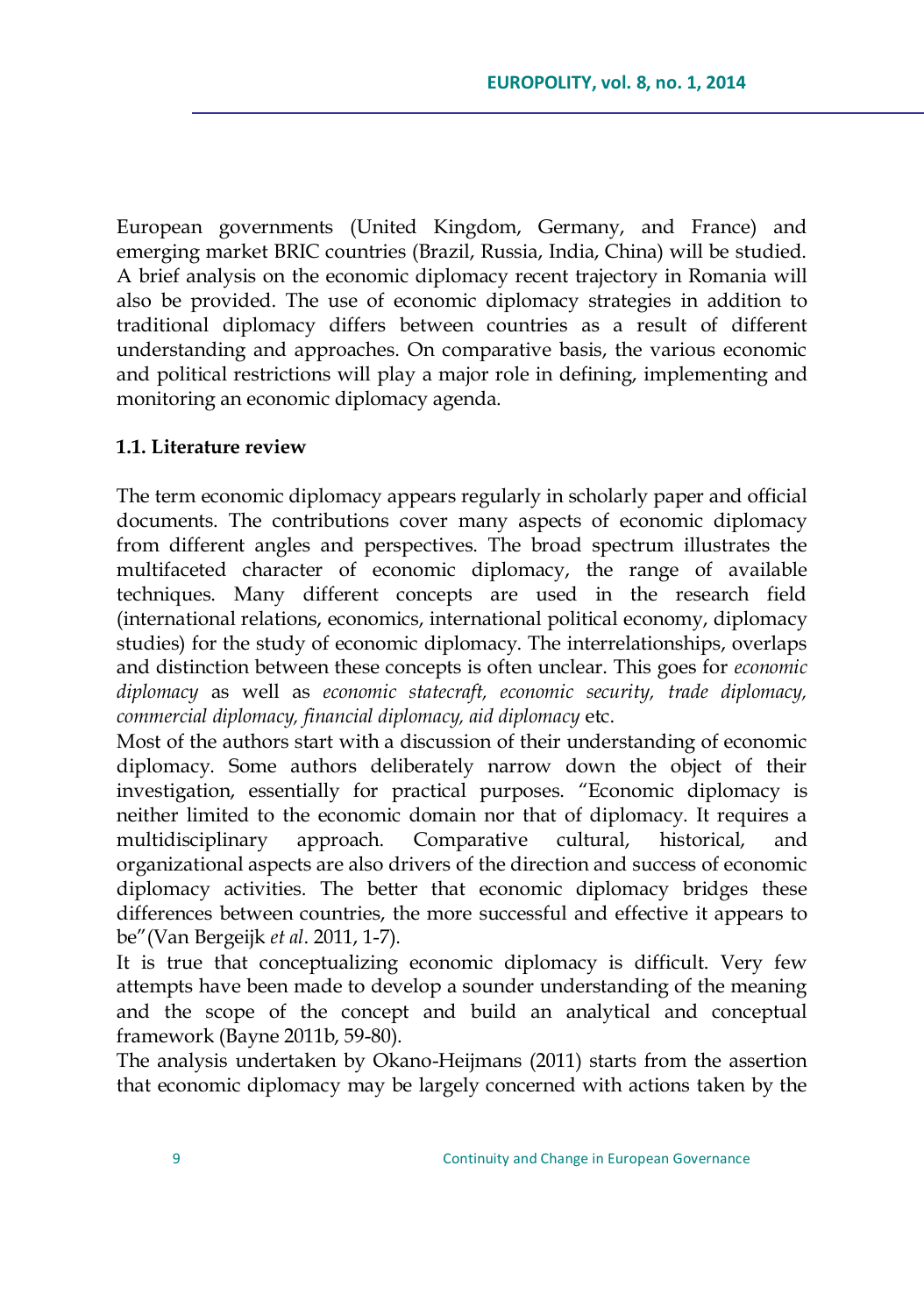state, but it also considers the dynamic environment in which the states operate, it cannot be separated from the domestic context (both receiving and sending state) and as the fact that the activities of state are influenced by other actors, such as private actors and other interests groups. Governments design economic diplomacy with the aim of promoting national economic welfare and security. Economic diplomacy is thus a part of - and at the same time an instrument of - foreign policy concerned with decision-making processes and employment of political-economic instruments (Bayne and Woolcock 2011a, 359-379).

From the fact that economic diplomacy is the pursuit of economic security, defined as economic prosperity and political stability, it follows that economic diplomacy pursued by governments involves a variety of instruments that can be more economic or more political in nature.



Figure 1. Strands of Economic diplomacy (Western countries) Source: Okano-Heijmans 2011, 18

In other words, economic diplomacy involves a "business end" and "powerplay end", and all tools of economic diplomacy can be placed within these extremes. The actions and negotiations that are primarily political in character lead to a "power-play end", the cost-benefit calculations following a political logic. The "business end" involves cooperative efforts by governments and businesses that aim to achieve commercial objectives that advance national interests, including trade and investment promotion (commercial diplomacy), cost-benefit calculations follow an economic logic, maximizing business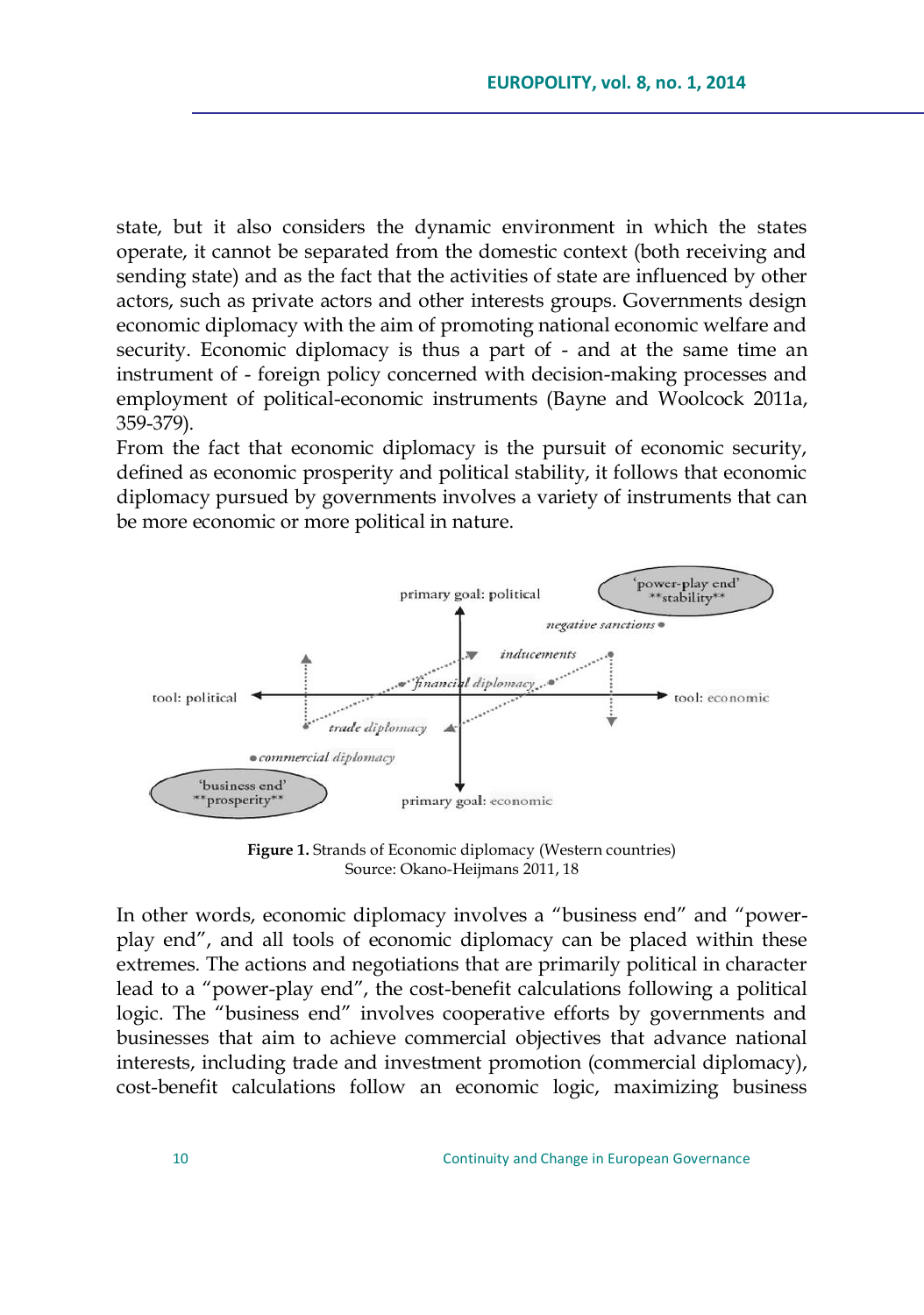opportunity being the main driver. In between these ends, there are activities more or less political or economic, such as economic or development aid, bilateral and multilateral negotiations on trade agreements (trade diplomacy) and financial and monetary policy negotiations/policy (financial diplomacy). The distinction between different strands is fluid and strands may overlap, implying that economic diplomacy is not a linear, but more of a "network" concept. The classification represented graphically in the above figure is particularly representative for western countries and would have to be slightly adjusted it were to represent other groups of countries (Okano-Heijmans 2011, 7-36).

Similar approaches come from authors that consider that economic diplomacy is clearly not just about narrow economic and commercial interests. Rather it involves broad national interests that include political and strategic as well as economic dimensions. Economic diplomacy is a significant part of a much larger set of international arrangements that breed trust between countries. Moreover, positive non-economic spillover effects can emerge in the field of high politics. These effects are equally important for economists, providing justification for governmental intervention, and for political scientists, because of the implication that low politics of economic and commercial diplomacy are inseparable from global political relations (Van Bergeijk *et al*. 2011, 1-7).

### **1.2. Current economic diplomacy strategies**

**United States**. In a speech delivered at the Economic Club of New York on October 14, 2011, Secretary of State Hillary Clinton presented a renewed focus on economic diplomacy: "Economic statecraft has two parts: first, how we harness the forces and use the tools of global economics to strengthen our diplomacy and presence abroad; and second, how we put that diplomacy and presence to work to strengthen our economy at home" (Clinton 2011a). Moreover, at the International Institute for Strategic Studies-Shangri La conference in Hong Kong in July*,* 2011, she reaffirmed that: "As we pursue recovery and growth, we are making economics a priority of our foreign policy. Because increasingly, economic progress depends on strong diplomatic ties and diplomatic progress depends on strong economic ties. And so the United States is working to harness all aspects of our relationships with other countries to support our mutual growth" (Clinton 2011b).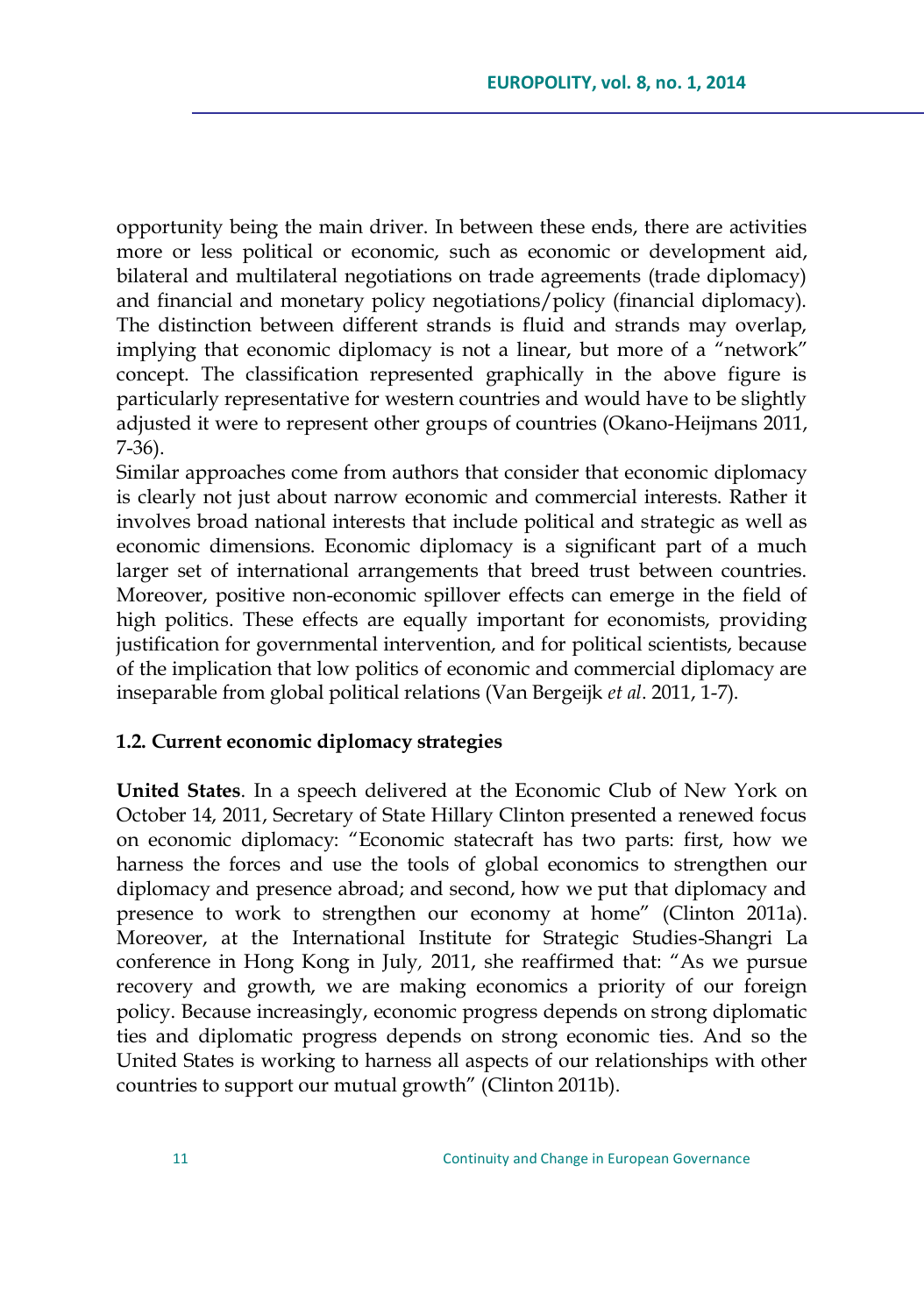The U.S. Department of State has a regional strategy for every part of the world. With one of the largest Foreign Service corps in the world, the United States Department is engaged on every level of economic diplomacy. The emphasis on "economic statecraft" has been interpreted as an attempt to coordinate everything from pushing China on its exchange rate, to promoting free trade, to defending intellectual property, to luring inward investment and helping American firms find markets and opportunities overseas. These, however, are areas where the Treasury, Commerce Department and White House and several Agencies are already active, and likely to stay dominant. Currently, the U.S. Department of State pursues several initiatives in order to advance its economic goals, including: facilitating trade, investment and commercial diplomacy ("jobs diplomacy, elevating inward investment, competitive neutrality"); promoting energy diplomacy; advancing social innovation and entrepreneurship both at home and abroad; providing opportunities for women to be active participants in a country's economic activity; equipping U.S. firms to pursue development projects through publicprivate partnerships; and, building U.S. Department of State capacity (US Department of State, Bureau of Public Affairs: *Economic Statecraft: U.S. Foreign Policy in an Age of Economic Power*, February 16, 2012). The later initiative was contentious in its nature. In December 2010, the U.S. Department underwent a major internal restructuring, following publication of its first ever QDDR - Quadrennial Diplomacy and Development Review (US Department of State: *Quadrennial Diplomacy and Development Review*). It established the Bureau of Economic Growth, Energy, and the Environment which represented a major shift within the U.S. State Department from a bureaucratic structure towards a more collaborative environment (US Department of State: *Realignment of "E" Responsibilities,* December 8, 2011). Another structural change was the establishment of a new Office of the Chief Economist and the creation a new economic information portal and so that economic officers can better focus on supporting U.S. businesses. Secretary Clinton instructed the ambassadors that diplomacy was no longer a matter of talking only to other governments: they were to see themselves as CEOs of multi-agency missions, reaching out to the whole of society. As most U.S. ambassadors consider themselves generalists on topics like development, health, trade, or law enforcement, that was perceived as an opportunity to educate these diplomats to better engage in negotiations with private sector. Thus, the U.S. Department of State started to support more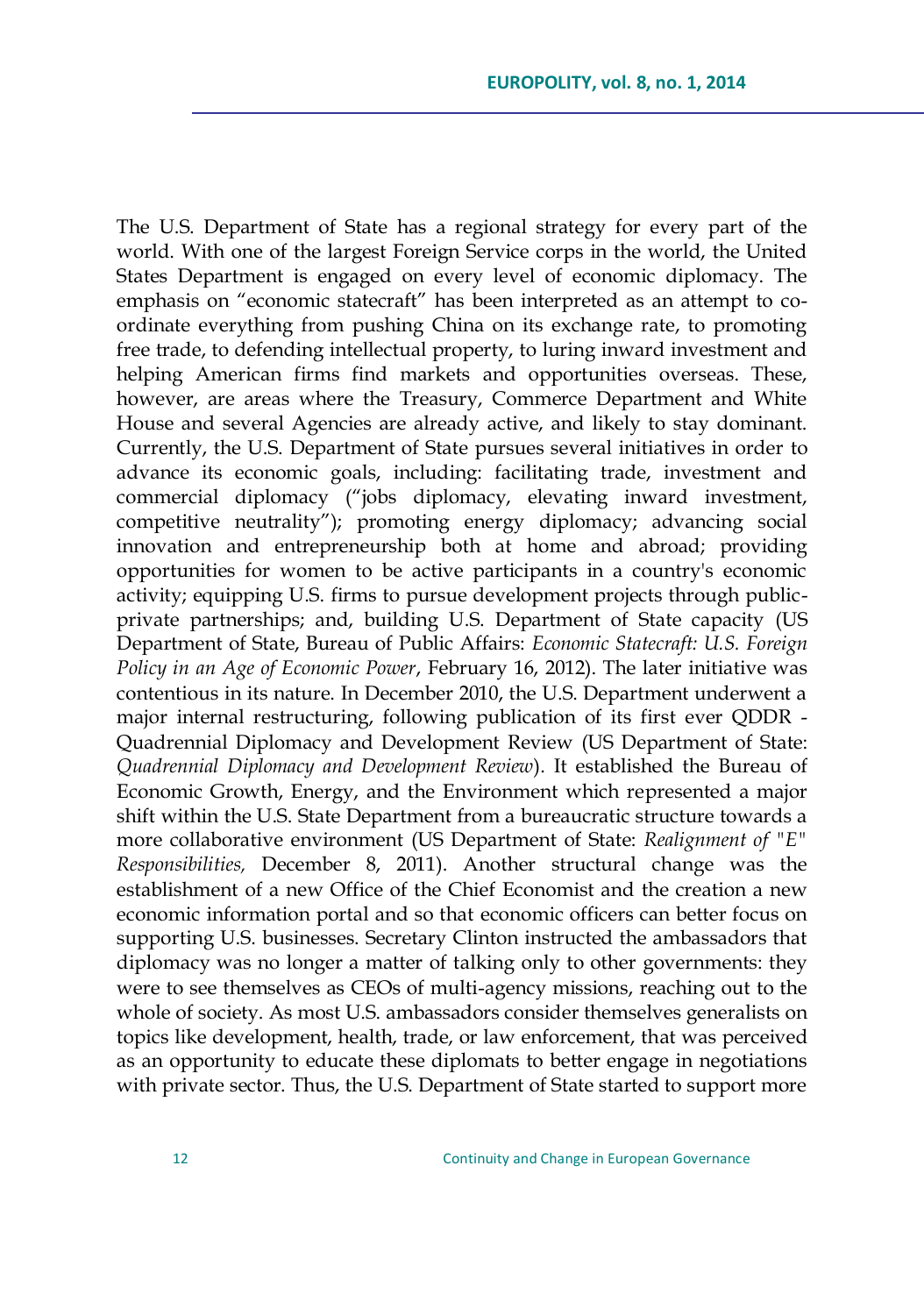senior diplomatic involvement in business and commercial activities. On February 21-22, Secretary Clinton hosted the first-ever State Department Global Business Conference and addressed the issue of training needs to boost economic diplomacy, announcing that the U.S. needs "more economists to work in the diplomatic corps to help companies win business overseas and add jobs at home" (US Department of State, *Keynote Address at Global Business Conference*, February 21, 2012). As a result, the U.S. Department of State is training diplomats in economics, finance and markets, and advising diplomats to conduct business outreach and advocacy when overseas. Besides increasing economic competence, training should also aim to shift a diplomat's mindset away from purely expert-driven mentality to one that is more business oriented and consultative in nature (raise awareness at senior level management level, but also the frontline commercial and trade level). Criticism erupted in the sense that this approach to career development involves a too drastic shift and that the incentives to do economic training need to be recalibrated. Nevertheless, the U.S. Department of State strategy clearly points out the importance given to the economic diplomacy by means of achieving two interlinked goals: achieving foreign policy objectives and creating economic prosperity. The disparate nature of U.S. economic diplomacy, spread across several Departments and several agencies is considered to have a large potential of creating duplication and overall inefficiency within government. Consolidating and centralizing economic diplomacy functions (such as commercial or trade services and resources) has been suggested. The Obama Administration has highlighted centralization as a main priority, specifically within U.S. commercial and investment diplomacy efforts, leading to *export.gov* (U.S. Export Assistance Centers) and *SelectUSA* portals (attract inward investments) and the project to create a one-stop shop for small businesses' export, investment, and expansion needs.

**United Kingdom.** Economic and commercial diplomacy are directly controlled by two U.K. Departments: the FCO and United Kingdom Trade and Investment (UKTI), a joint agency under the FCO and the U.K. Department of Business, Innovation and Skills. The strategic shift has accelerated since the financial crisis, with William Hague, the current Foreign Secretary, stating at the Annual Conference at Confederation of British Industry: "Our job now is not only to restore our finances and make the right decisions about foreign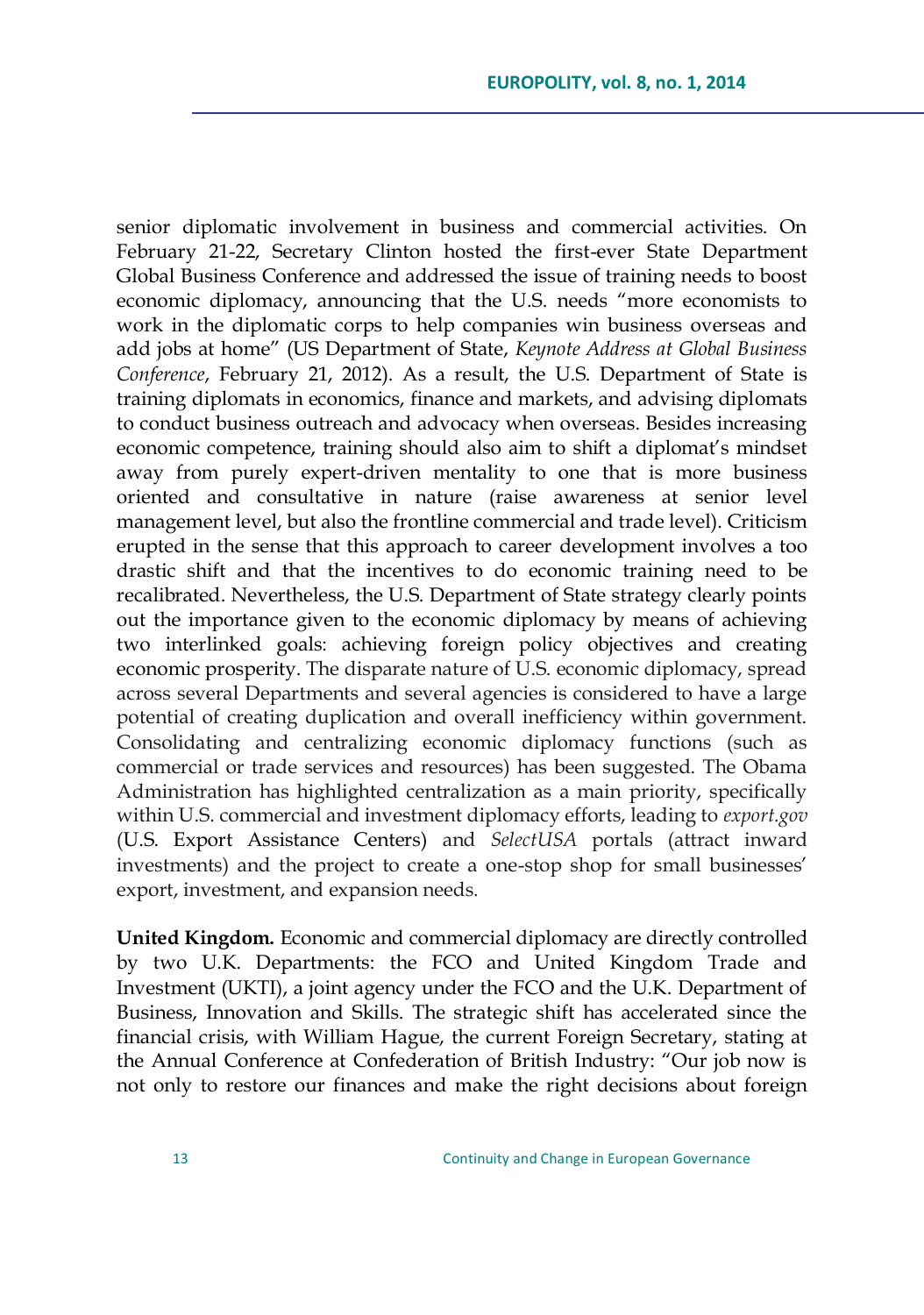policy today, it is to help restart the growth that will give the country its influence and prosperity in 20 or 30 years' time. That is exactly what we have set out to do, developing a concept of economic diplomacy alongside its political counterpart" (Hague 2011). The current economic diplomacy strategy of both UKTI and the wider FCO was partially reflected in the *Trade and Investment for Growth* White Paper, published in February 2011 (U.K. Department of Business, Innovation and Skills : *Trade and Investment for Growth White Paper* 2011). The White Paper laid out a broad economic diplomacy agenda that included strengthening economic and commercial diplomacy, alongside a domestic economic agenda, and assistance to developing countries. The FCO adopted a *Charter for Business* in May 2011*,* which reiterated the FCO"s commitment to promoting U.K. business interests abroad and set out seven goals for strengthening the commercial diplomacy capacity of FCO, including increased commercial diplomacy training, creating a Commercial and Economic Diplomacy Department, and increasing the number of business representatives that participate in diplomatic visits (FCO: *A Charter for Business 2011*). *Britain Open for Business* sets out the goals of the commercial diplomacy strategy in the next five years under three themes: facilitating U.K. Exports, attracting inward FDI, and promoting the British Brand; it is designed "To link Britain up to the fastest growing parts of the world, because we need to trade and export our way out of our economic difficulties. We have put Britain back in the business of opening embassies again, not closing them. We will open six new embassies and up to seven new consulates in the emerging economies, including one in Brazil. And we are significantly increasing our diplomatic presence in India and China, the world"s two emerging superpowers" (UKTI: *Britain Open for Business 2011*, 17). U.K. commercial diplomacy can be categorized into four groups of activities: commercial information, commercial connections, commercial promotion and government consultancy. *Commercial information* refers to the gathering and dissemination of commercially relevant information and market research drawing on the network of officers in host countries. The two key programs the Export Marketing Research Scheme – EMRS (UKTI: Export Marketing Research Scheme 2010) and the Export Communications Review (ECR), both run by UKTI. *Commercial connections* networks centres on how networks can be built between business and governmental contacts in both the U.K. and host countries, with common strategies (Overseas Market Introduction Service),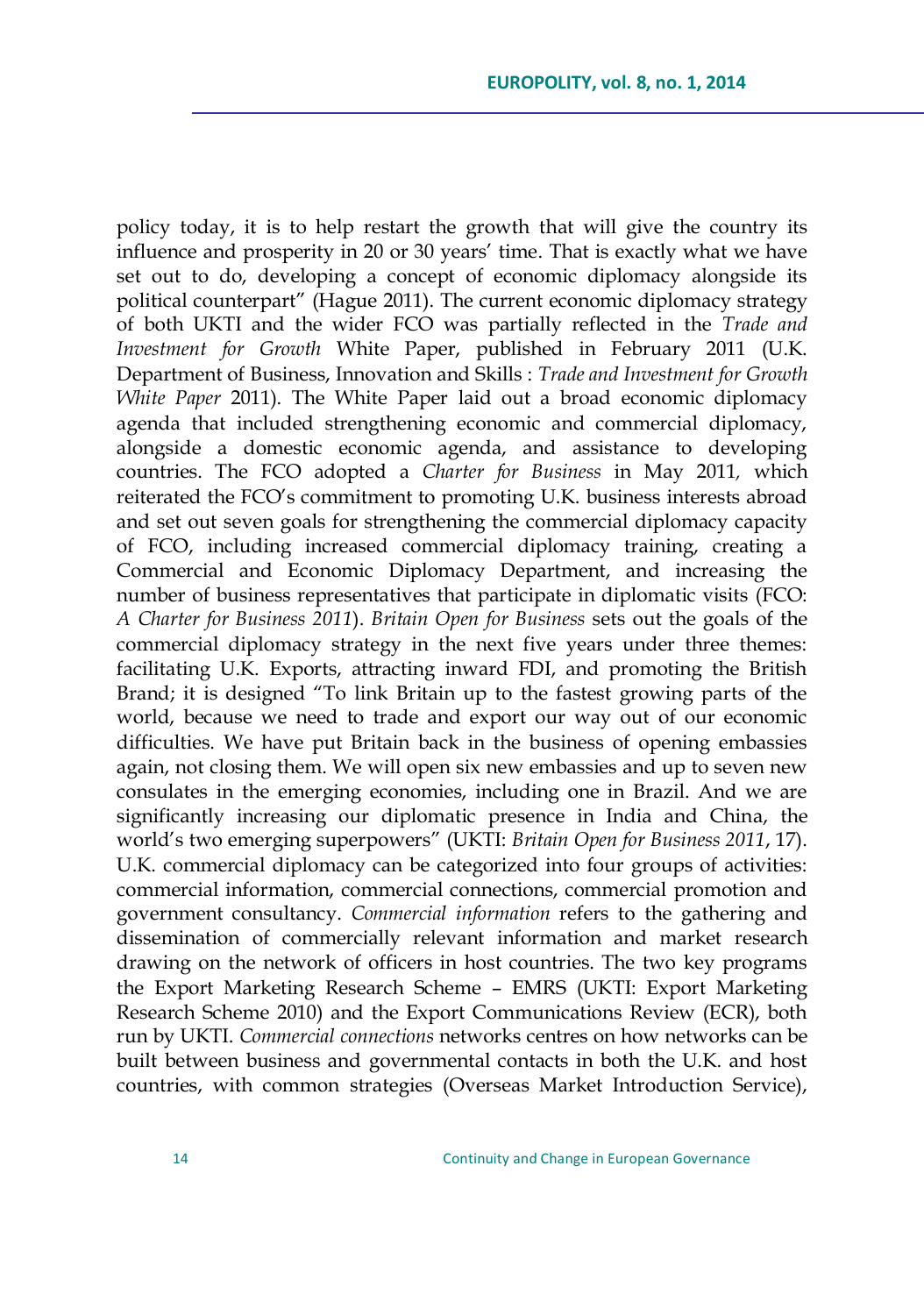such as business delegations, and more innovative one. The *Catalyst U.K.* (global network of "advocates for Britain" from overseas business and academic communities with strong links to the U.K) and *Business Ambassadors (*business leaders and academics forming Council of Business Ambassadors to advise the Minister for Trade and Investment) programs represent good examples of utilizing existing networks, either through existing business connections or ex-pat communities. Newer programs, such as the Global Entrepreneur Program and the Aid-Funded Business Service, focus their efforts on specific niche opportunities for which there is a perceived market failure. On the political side, a new cross-government Strategic Relations Unit based in UKTI will coordinate U.K. commercial diplomacy. High-level ministerial support will contribute to developing relationships with major investors, including institutions such as sovereign wealth funds. *Commercial promotion* refers to the promotion of U.K. goods and services in host countries through the organization of trade fairs and advertising (UKTI: *Tradeshow Access Programme 2012*). The key strength of the U.K."s commercial promotion strategy is the degree of centralization and cooperation across agencies. This has been identified as a challenge for other administrations, where different players promote sometimes-conflicting messages about a country. The GREAT campaign is an excellent example of this centralized message (DCMS: *GREAT Goes Global* 2012). The fourth set of programs comprises tailored packages for British businesses. These programs have been labeled *government consultancy*, as they resemble the services offered by professional services companies. Focusing on all aspects commercial diplomacy in one package centered either around a single business, as in the Passport to Export and Gateway to Global Growth program, or around a lucrative project (virtual teams and interagency cooperation as alternative to complete centralization), as in the High Value Opportunities Programme – HVOP (UKTI: High Value Opportunities Program 2012).

**Germany.** The German government does not use the term *economic statecraft* or *economic diplomacy*. Instead, the term *external economic promotion* is used, as well as the terms *external economic policy* and *foreign trade policy*. Economic diplomacy has been subject to strong resistance in German society as well. Germany"s former Minister of Foreign Affairs Hans-Dietrich Genscher said "Germany is not only a leading economic nation, we are a cultural nation. This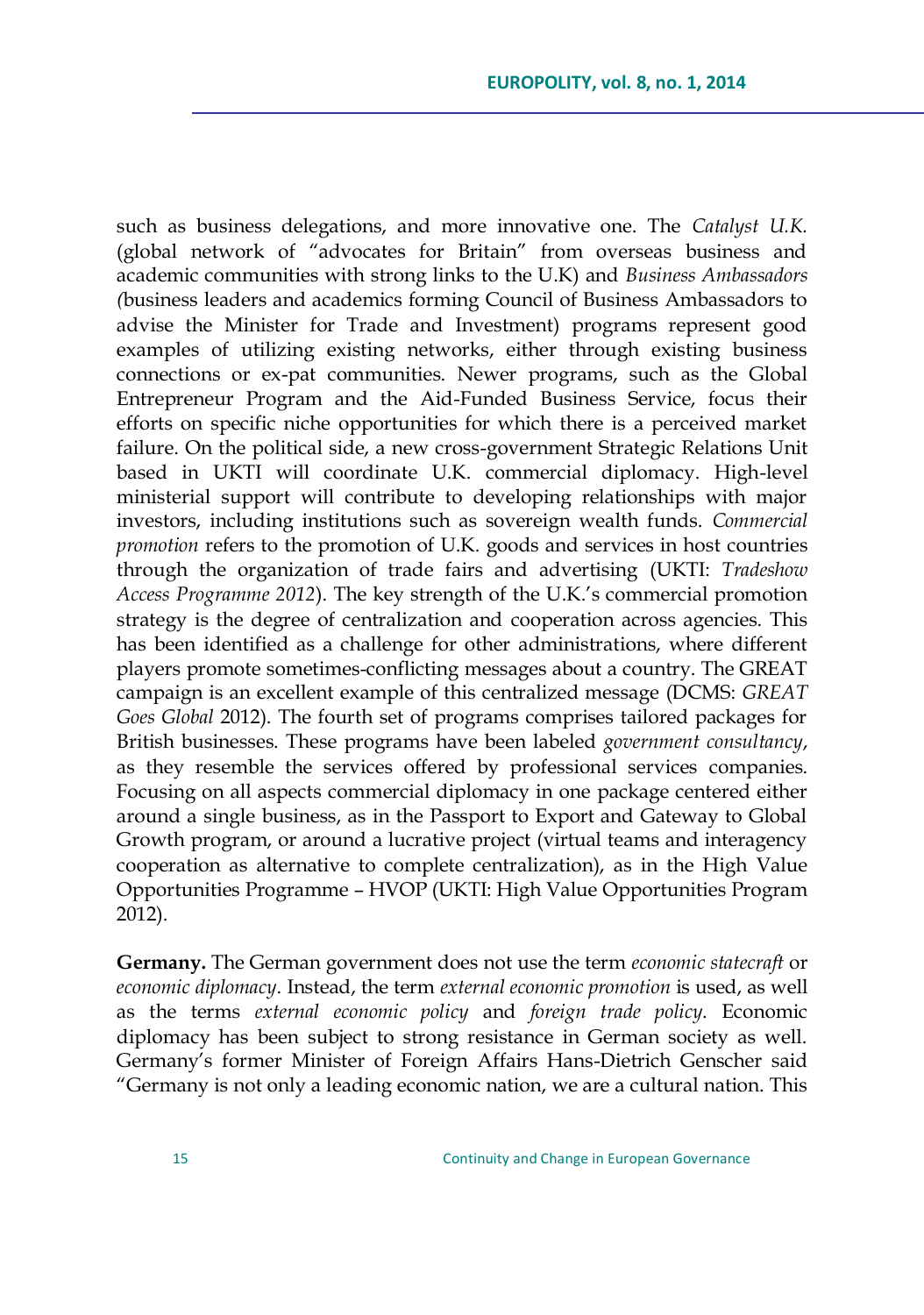alone prohibits an economization of Germany"s image in the world. Therefore, [our] foreign cultural and educational policy... is not an aesthetic form of external economic policy." Even though Germany is one of the world"s leading economic powers, the government prefers to use its economic leverage to promote the German private sector and avoids influencing other countries based on any asymmetrical trade relationship with them.

Germany's external economic promotion is fragmented between federal, regional and private sector actors, the decision being driven to a large extent by the private sector in the form of a public-private partnership. The most important element of Germany"s external economic promotion is the *Three Pillars Concept* named after the major agents in this field: 1. Germany"s diplomatic missions abroad (administered by the Foreign Service); 2. the international network of the German Chambers of Commerce; 3. Germany Trade and Invest (GTAI). Federal Ministry of Economics and Technology (BMWi) is mainly responsible for Germany"s external economic promotion and policy formulation and coordination of various activities and programs. The importance of the Foreign Service in the field of external economic promotion depends on the country. For example, in open markets such as the U.S., the Chambers of Commerce are more important than the diplomatic missions. In countries like China, however, the role of the Foreign Service is crucial to access government officials. There is a one-year training at the Academy of the Foreign Service that is mandatory for every German diplomat. As part of this program, each diplomat receives specific training in external economic promotion. The Foreign Service advises the German private sector on political and economic developments, socio-cultural particularities, business conduct and potential trading partners. The diplomatic missions also organize regular meetings in the embassies where private sector companies are invited once per month to network and discuss current developments. They also receive relevant information from German diplomats. Therefore, the Foreign Service is especially helpful for networking purposes and for helping German businesses gain useful information on the political and cultural background of a given country. The Federal Foreign Office makes frequent use of its diplomatic channels to support German companies conducting business abroad. The staff members identify themselves as political mentors, facilitators, networkers, and advisers. The economic sections of the German embassies and consulatesgenerals primarily focus on assisting SMEs. The Network of German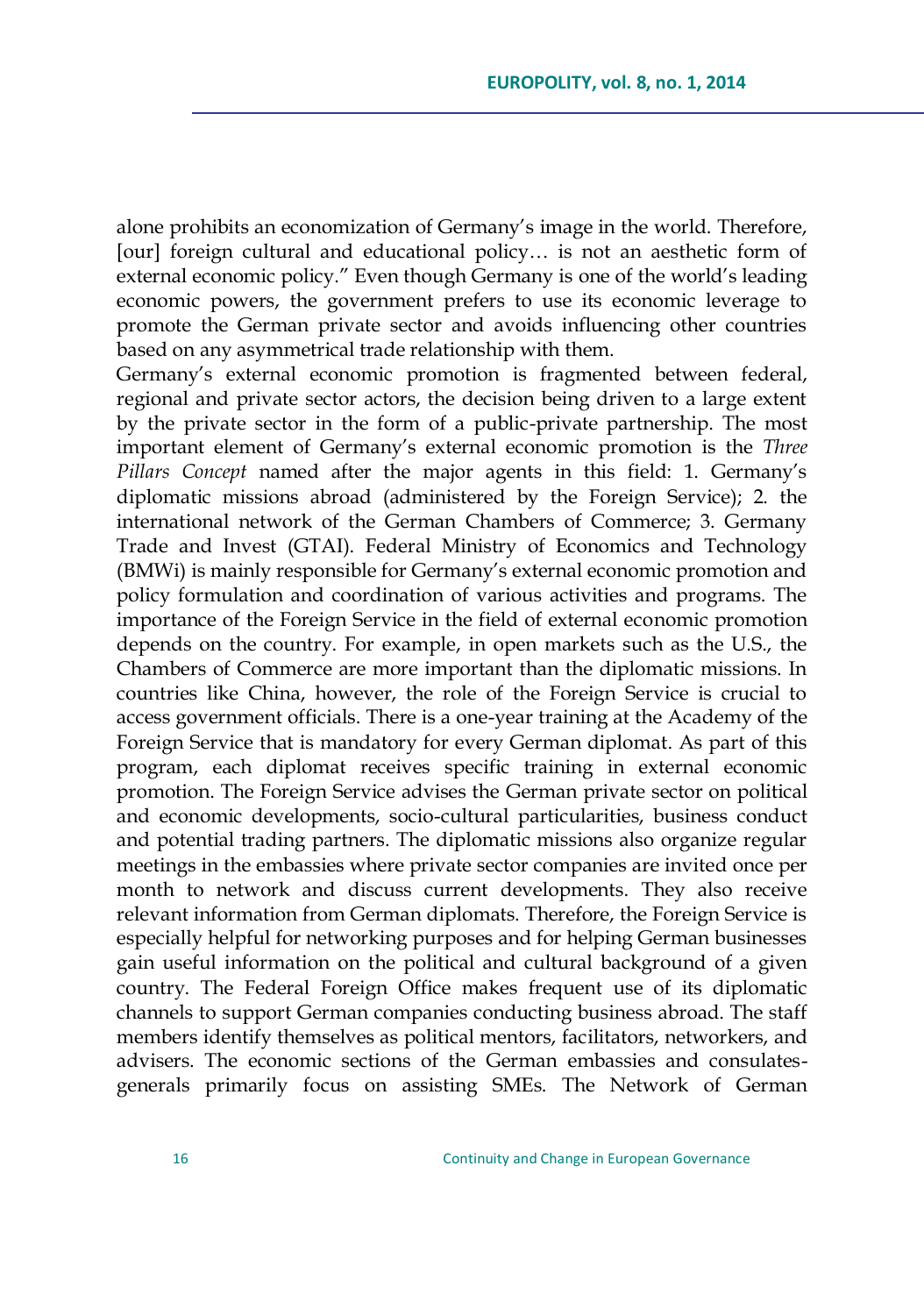Chambers of Commerce Abroad are subsidized by the BMW on the basis of public-private partnership. Many areas of responsibility are assigned to these chambers that in many other countries are assigned to government agencies. The range of services of the German Chambers is broader and they have overtaken areas of responsibilities that are traditionally undertaken by the economic sections of embassies. Therefore, large parts of Germany"s economic diplomacy are actually "outsourced" from the diplomatic missions to the Chambers of Commerce. GTAI is the foreign trade and inward investment agency of the German government, is run like a private company, but 100% controlled by the German government. Germany employs *de facto* a wide range of instruments that fall within the category of economic diplomacy. After a period of inactivity in light of the strong performance of the German export sector, the government has recently returned to giving more attention to trade policy again. On the federal level, external economic promotion was recently subject to restructuring measures in order to address the criticism from the German business community of a lack of interconnectedness between the various government agencies to address their needs. Hence, there has been a trend to merge agencies involved in nation branding, inward investment and export promotion. Moreover, in a concept document by the Federal Foreign Office (AA), issued in February 2012, the German government announced a new strategic focus on approaching emerging markets, called "new powers in shaping globalization." This particularly focuses on China and the GIBSAs - Germany, India, Brazil and South Africa (Federal Government of Germany, *Shaping Globalization – Expanding Partnerships – Sharing Responsibility. A strategy paper by the German Government issued February 8, 2012*).

**France.** The economic diplomacy strategy of France is traditional and highly centralized. The recent financial and economic crisis marked a shift that is in tone with other national governments decisions. The difficult economic situation required that economic diplomacy to become a major priority for the Ministry of Foreign Affairs in order to make a strong contribution to achieving the goal of getting the economy back on its feet in a fair way. The government stated would not replace the role of businesses, the Ministry of Foreign Affairs together with the Ministry of Economy, Finance and Industry are expected to play an important role. Minister of Foreign Affairs, Mr Laurent Fabius, stated in its Action Plan released on September 2012: "The challenge is as much one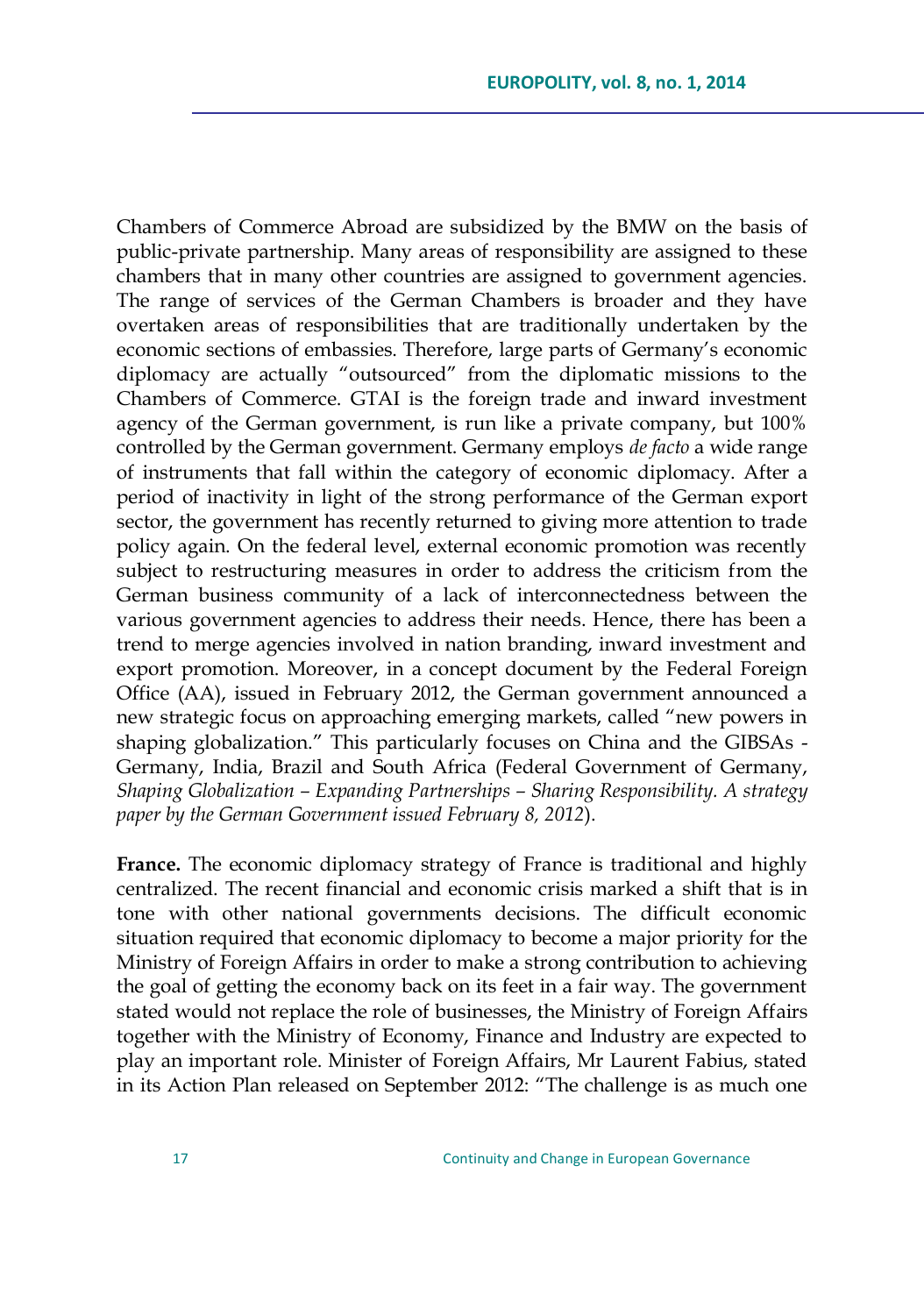of attaining influence as achieving growth. China, India and Brazil are now the source of half global growth. Part of our international credibility depends on our foreign trade balance. The competitiveness of "Made in France" is one of the main aspects to address. Yet while everyone recognizes that our diplomatic service, made up of excellent professionals, responds well to requests on the economic front, our mechanisms are still fragmented, the SMEs get less support than the big groups, the key link between our companies' national bases and their international development is not always sufficiently clearly identified and the crucial issue of foreign investment in France is at times underestimated. So our diplomatic service must considerably strengthen its economic reflex. (...) It would be somewhat paradoxical for the Quai d"Orsay, a crisis specialist, not to give priority to mobilizing to confront the economic crisis: we will do so. By supporting companies to defend our jobs and create new ones, we will serve our country, with them and through them. It's a major task which I now assign to our diplomatic service" (Fabius L. 2012).

The economic and trade departments (missions) located in the structure of the embassies are subordinated to the Ministry of Economy and Finance in terms of staffing, basis contents and budget (mainly Department of International Relations in and Secretary for Foreign Trade). Formally, the staff has diplomatic status. The general tasks comprise economic diplomacy, promotion of exports and investment, economic analysis. The Ministry of Foreign Affairs is traditionally one of peace and security. It is mentioned that will remain so, but the aim is to become also be business-oriented. Moreover, the diplomatic network will be instructed to prioritize economic considerations, with specific qualitative and quantitative objectives. Every ambassador will be clearly positioned at the head of the local "France team", supported in the main countries by an economic council. There will be greater consultation with businesses, especially when conducting trade negotiations. Resources will be allocated in the most dynamic parts of the world and the diplomatic presence will in synchronization with global developments. A special directorate dedicated to business will be created within the Ministry of Foreign Affairs. The training of diplomats will focus also on gaining additional economic skills. The analysis made by the diplomatic networks must be adequately disseminated to business and that will reflect in a more efficient communications policy. On the agenda, other concrete measures are underlined, in cooperation with businesses and their representatives with the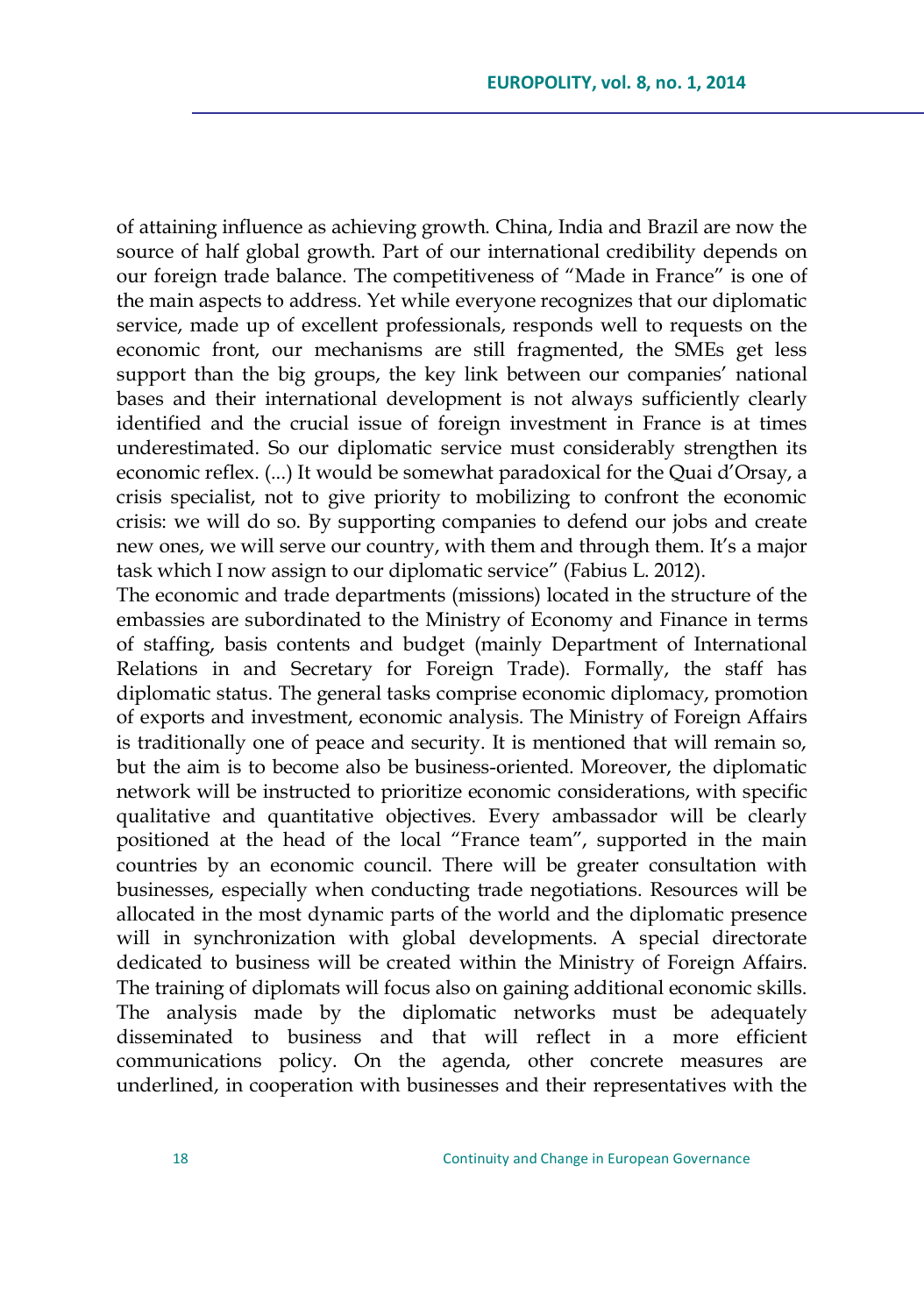aim of having immediate effect. Moreover, an innovation introduced to the strategy is that of corporate social responsibility, French businesses specializing in sustainable development as based simultaneously on economic, ecological, and social pillars. Finally, the instruments of influence (school and cultural network abroad, student scholarships and grants, scientific cooperation, visa policy, etc.) are to be more closely coordinated with the economic objectives.

**China.** It is well known that China relies heavily on world markets for economic growth: exports and imports comprise 62% of its GDP (World Bank*: China Data*). Outside of exports and imports, China is also heavily dependent on FDI. These two facets of the Chinese economy have prompted China to embark on an extremely aggressive course of economic diplomacy. More precisely, China does not distinguish between conventional diplomacy and economic diplomacy; ultimately, most of the policy decisions of the Chinese government are linked to economics. In order to pursue its economic diplomacy goals, China has engaged in various strategies employing both a macro and micro perspective. At the macro level, China"s economic diplomacy strategies can be divided into three categories: 1) loans, aid and trade; 2) capital investment; and 3) international propaganda. China uses strategic aid projects as a tool of economic diplomacy to not only win over future business deals but also political overtures to secure support for the "One China Policy." China uses its sovereign wealth fund to invest in global multinationals for noncommercial and strategically beneficial geopolitical purposes. Lastly, China manipulates its official GDP and economic figures to allow for a continued management of its undervalued currency, in order to maintain favourable export conditions. At the micro level, China has focused inward by ensuring that its Ministry of Commerce (MOFCOM) is consistently engaged with its Ministry of Foreign (MFA) so China"s foreign policy is integrated with its economic and financial goals. In essence, China"s foreign relations today are almost exclusively defined through the prism of economic relations. China has put tremendous efforts into ensuring that the MOFCOM is integral in formulating and coordinating Chinese foreign policy. As in most countries, China has a Ministry of Foreign Affairs (MFA) tasked with the handling of the country"s diplomatic relations and carrying out its foreign policy. The difference between China"s MFA and many other nations is that the MFA in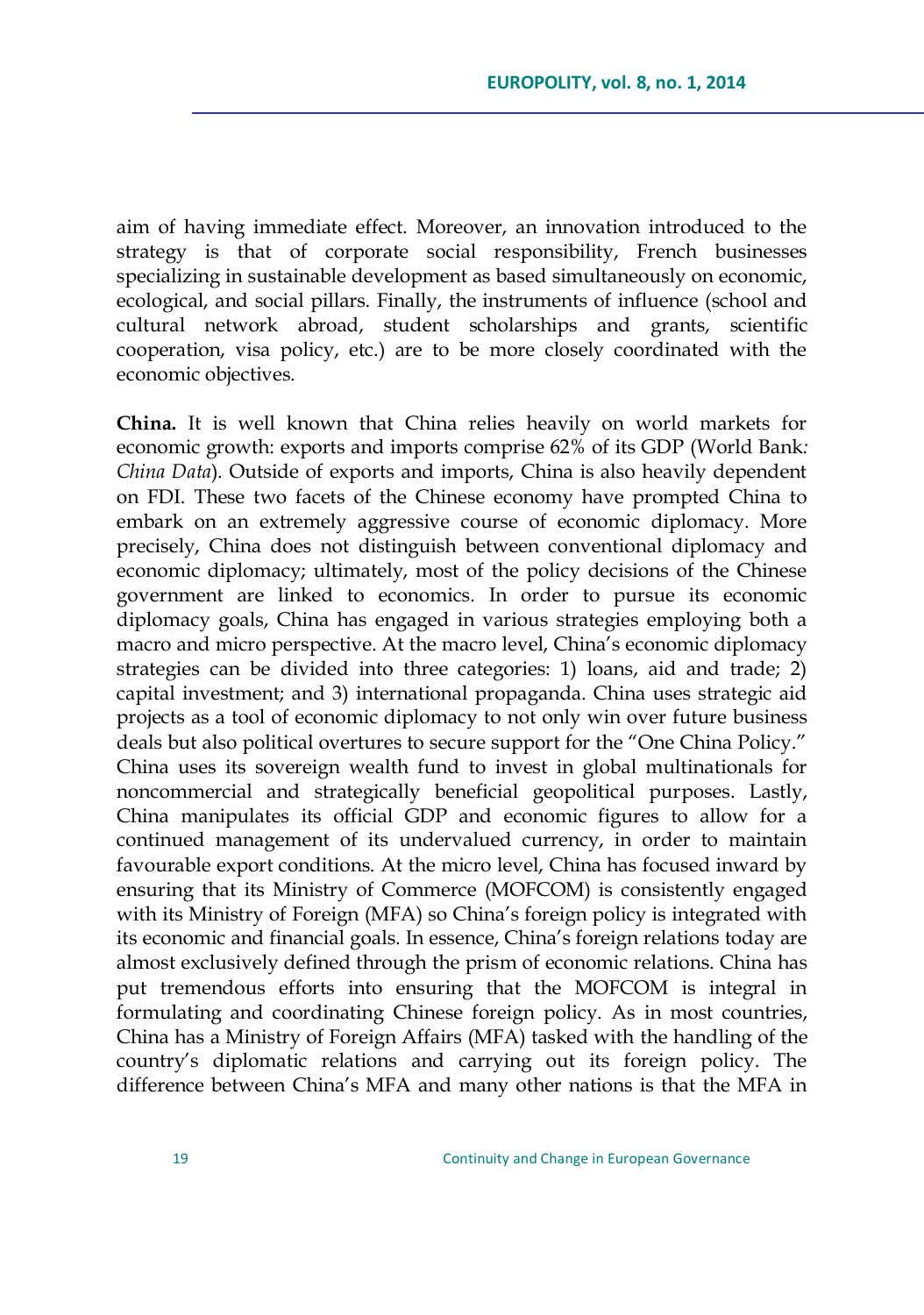China is not technically heading up foreign policy formulation. Instead, the Foreign Affairs Leading Small Group (FALSG) is responsible for formulating the official foreign policy of the GoC. The FALSG also includes the Minister of Foreign Affairs, Minister of Commerce, and Minister of Defence, leading many to believe this is where economic diplomacy is formulated and strategized (US-China Economic and Security Review Commission, *Annual Report 2011*). In October 2012, the MFA established the Department of International Economic Affairs to serve economic diplomacy, which is increasingly important in China's diplomatic blueprint. The department is set to work with other Chinese government organs to arrange for the country to cooperate in economic and development fields within international and regional cooperation frameworks. It will also focus on research work on issues such as global economic governance, international economic and financial situation, and regional economic cooperation. While China wishes to gain respect from all nations, it has diverse foreign policy goals depending upon the region of engagement. For example, China will not expend considerable efforts marketing its business friendly policies in regions like Central Asia where GDP per capita is low and overseas investment is negligible. Instead, China focuses on promoting its business environment in capital rich areas like the United States or Western Europe. In contrast, in regions like the U.S. and Europe, China will not focus on mitigating fears of its power ascendency. Instead, those initiatives will be aimed at countries in China"s immediate periphery, such as Thailand or South Korea, to ensure regional stability and harmonization (US-China Economic and Security Review Commission, *Annual Report 2012*). China views the United States as its main economic and diplomatic competitor. Moreover, China employs "treat all with respect" protocol, in the sense that treats all heads of state, regardless of country and economic size, with large and lavish state ceremonies, engaging in personal diplomacy to supplement their economic diplomacy. In return for this personal diplomacy effort, China secures favourable business and political relations. The U.S. discriminates between strategic partners, allies and enemies, and treats varying regimes and administrations differently (School of International and Public Affairs, Columbia University, Capstone Project Final Report – Spring 2012: *Exploring Public and Economic Diplomacy,* 94).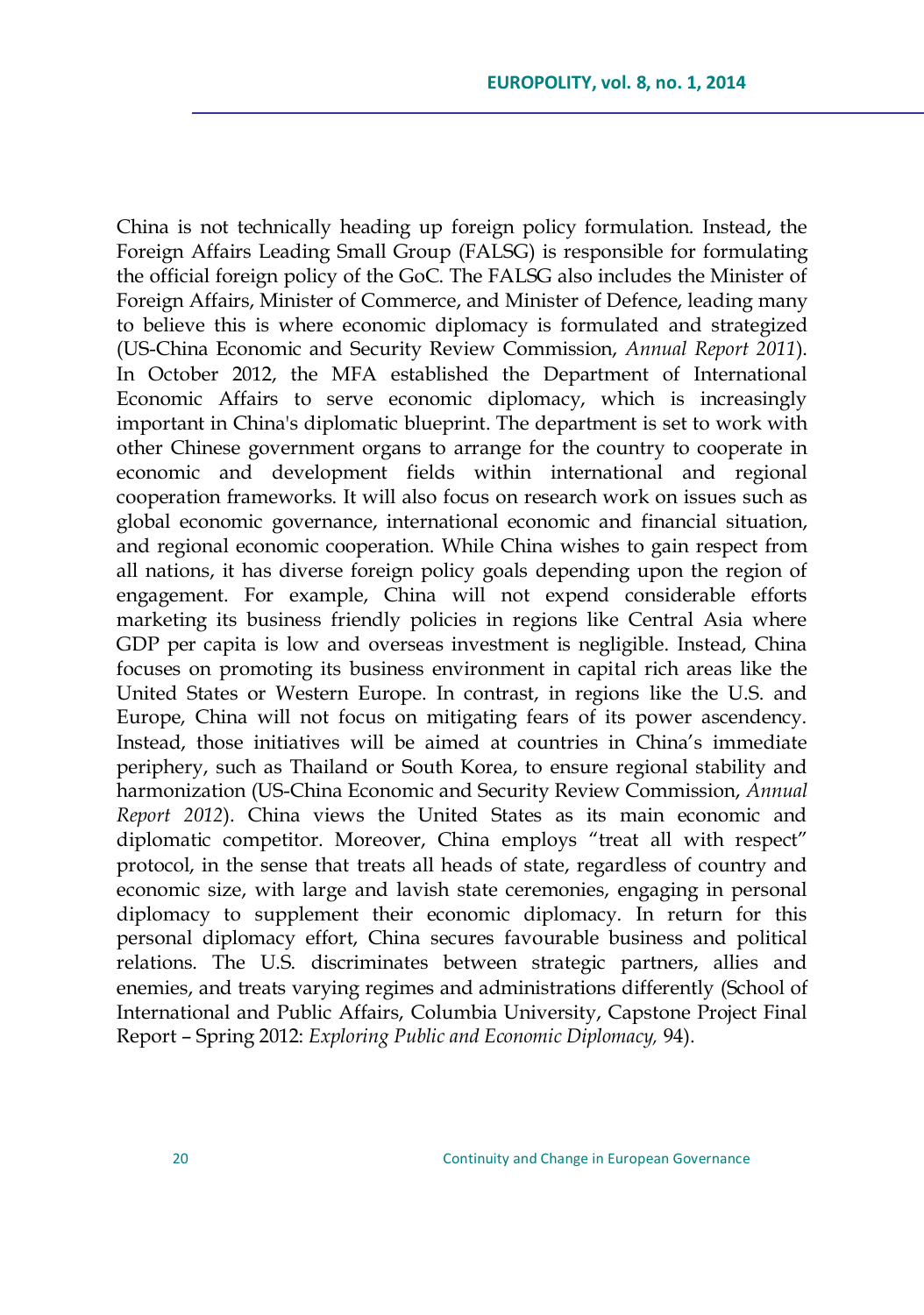**India.** India uses dual approaches and puts forward a sharp distinction between economic diplomacy and commercial diplomacy, defining an economic diplomat as a professional who monitors and reports on economic policies in foreign countries and advises the home government on how to best influence them, whereas the commercial diplomat as a professional working in diplomatic missions in support of home country"s commercial and business interests in two-way cross-border trade and related issues, and inward and outward investment promotion and related issues (CUTS: *Training Needs for Commercial and economic diplomacy: an Indian case study*, 2008, 1-30). Even if there is a clear definitional distinction between economic and commercial diplomacy, the government essentially uses these terms interchangeably. These four areas cover the central activities of GoI. The first strategy is about training Indian Foreign Service Officers (FSOs) in commercial/economic diplomacy. The Ministry of External Affairs and the Ministry of Commerce jointly commissioned the Consumer Unity & Trust Society (CUTS), a nonprofit, non-governmental organization working on public interest issues, to retrain its officers in economic and commercial diplomacy. The goal of this training is strengthen several key areas of foreign policy, especially to ensure coherence between India"s domestic policy and its external trade and investments. It also serves to enhance FSO skills in trade negotiation and international economic relations. The second strategy is about aid diplomacy. India has set up its own aid agency, the International Agency for Partnership Development (IAPD), which oversees \$11.3 billion in funds to be dispersed over the next five years. The third strategy focuses on trade liberalization and promotion of Indian goods. Since prioritizing economic diplomacy in foreign affairs, the MEA has focused centrally on trade liberalization and regional integration as fundamental for the success of India"s economy. Concerning trade liberalization, India opened up developed world markets to Indian goods at the WTO and India has pursued Free Trade Agreements (FTAs) and Preferential Trade Agreements (PTAs) with many countries in the region and further used its economic diplomacy to form strategic relationships with similar economies and developing nations outside of the region. India has formed IBSA with Brazil and South Africa, in order to promote economic, commercial, and political cooperation between emerging economies. Moreover, the MEA has directed all Indian consulates and embassies to focus on export promotion and Indian product promotion using its economic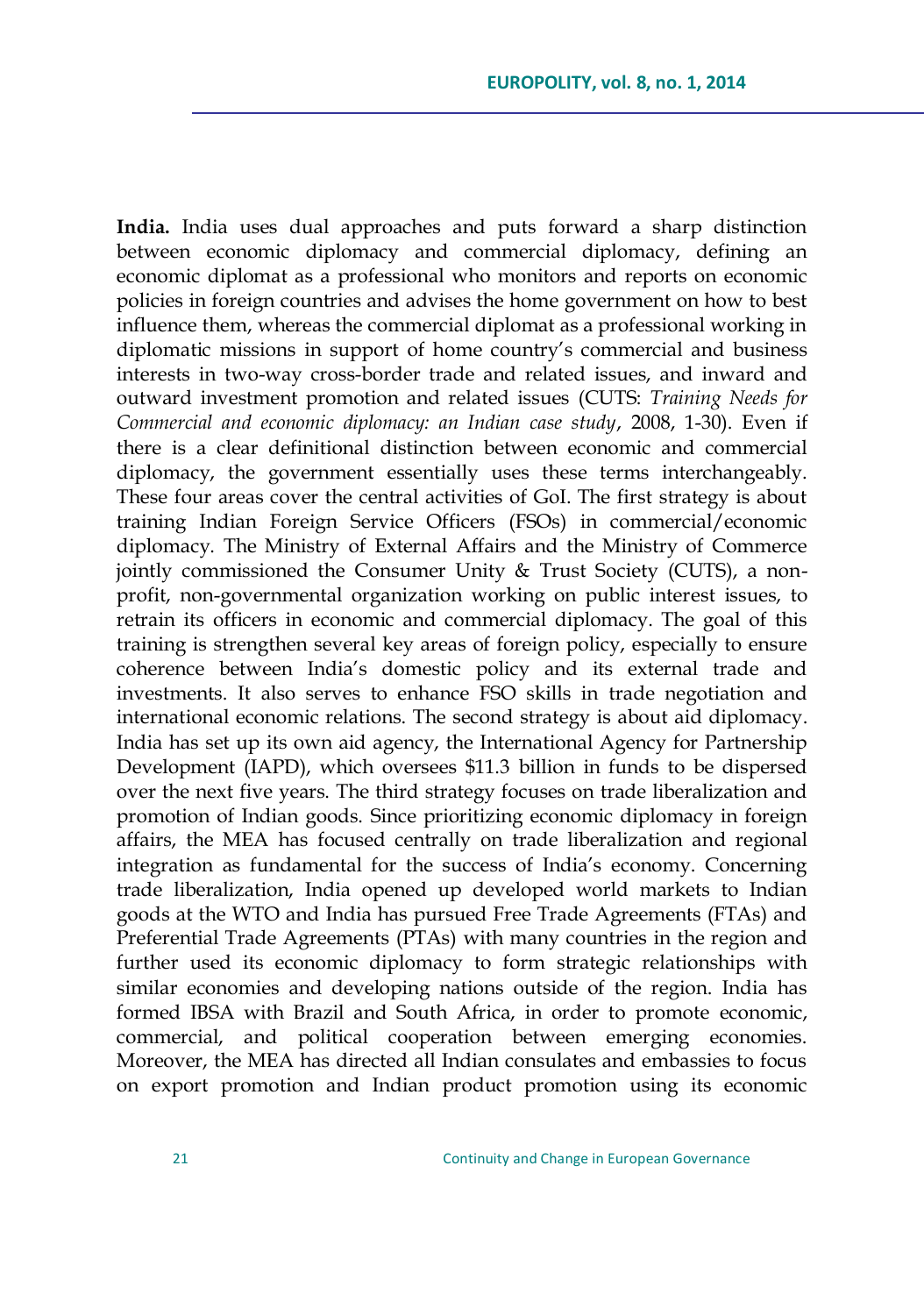diplomacy tools. Indian missions also invite delegations from India to promote their own products abroad and organize buyer/seller meetings to help domestic companies. Lastly, Indian missions and embassies work closely with the Confederation of Indian Industry (CII), Federation of Indian Chambers of Commerce and Industry (FICCI), Associated Chambers of Commerce and Industry of India (ASSOCHAM), and Federation of Indian Export Organizations (FIEO), to seek out new markets for Indian goods in joint public-private partnership efforts (Ministry of External Affairs of India: *India's economic diplomacy 2011*). Moreover, alongside trade, India views FDI as an important tool for transitioning its economy toward sustainable growth and developed status. The Ministry of Commerce and Industry published a memo in 2011 stating: "It is the intent and objective of the Government of India to attract and promote foreign direct investment in order to supplement domestic capital, technology and skills, for accelerated economic growth"; as a result, the MEA has explicitly stated that in order to increase the level of FDI in India, the GoI will have to be proactive. As recently stated in an MEA memo, "it is not enough to follow our [India"s] passive policy of liberalization and approvals. We need to actively promote FDI by reaching out to the investors and organizing promotional events" (Ministry of Commerce and Industry of India: Consolidated FDI Policy 2011, 41). On micro-level, the GoI has loosened restrictions on foreign investors and signed agreements with several countries ensuring no double taxation. On macro-scale, the GoI has set up the Foreign Investment Promotion Board (FIPB). It is also noteworthy that the MEA is largely uninvolved in processing FDI initiatives. Instead, the Ministry of Finance (MoF), Department of Industrial Policy and Promotion (DIPP), and Ministry of Commerce and Industry, are jointly responsible for the FDI proposals. In 2007, the GoI set up the Overseas Indian Facilitation Center (OIFC) as an office within the Ministry of Oversees Indian Affairs to help diaspora Indians expand their engagement with India. The OIFC has been extremely successful.

**Brazil.** Brazilian economic diplomacy stands for continuously looking for potential markets to increase its exports. Brazil aims to become the most important Latin American trading partner for nations around the globe. For this reason, Brazil joined a variety of common markets and strategic economic partnerships. In essence, Brazil"s trade policy has a foreign policy element of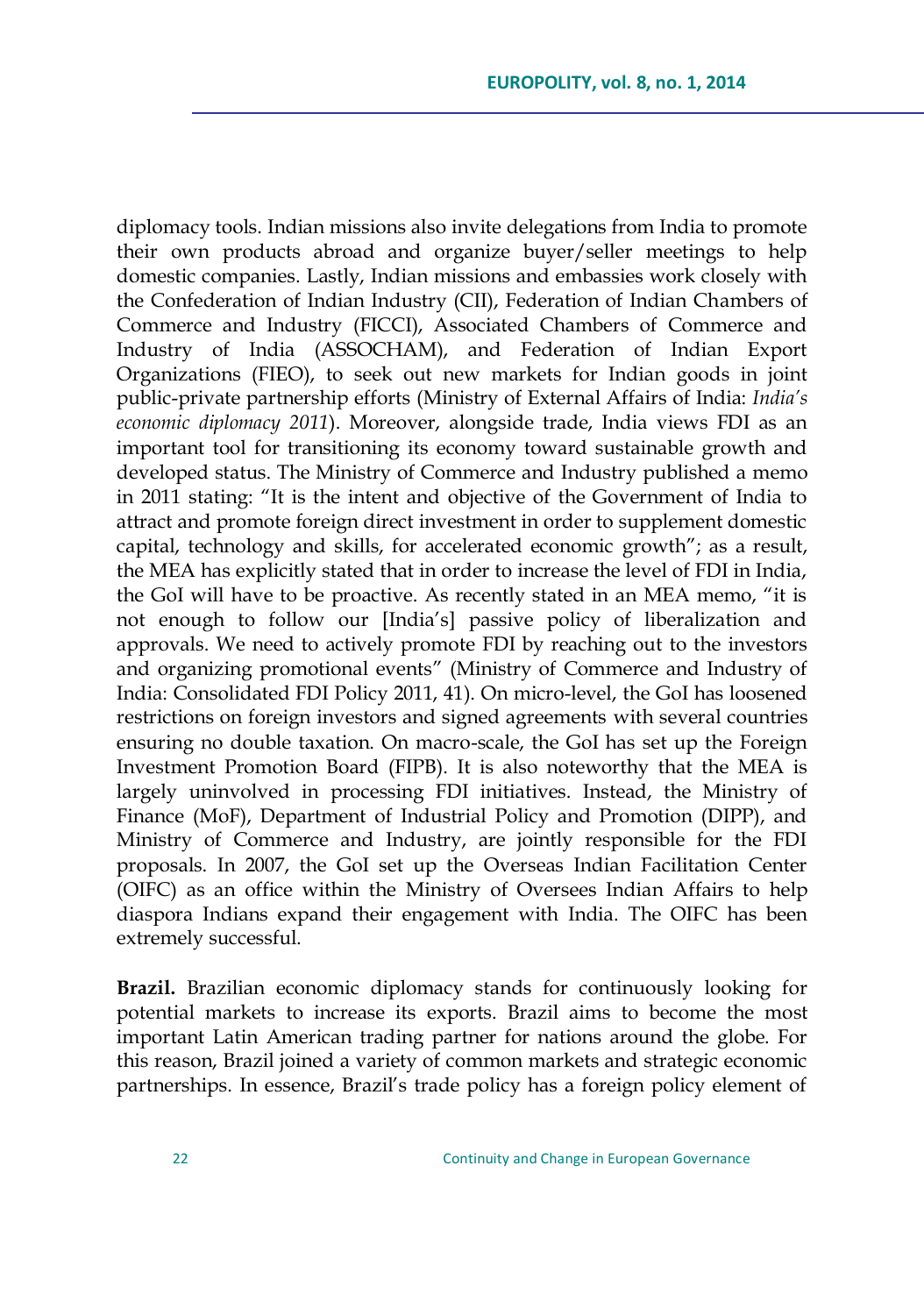strengthening (or perhaps improving) Brazil"s influence. Brazil always promoted an inclusive globalization, with improved participation of developing economies in the design of the main policies. It advocates for multi-polarity and a more equitable international economic system. Additionally, "Brazil is widely touted as one of the most successful users of the WTO dispute settlement system among all countries, developing and developed. The political payoffs for Brazil have been significant, helping it become a leader of developing countries in trade negotiations" (Shaffer 2008). It usually monopolizes external negotiations: the professional competences of its diplomats, their mastery of foreign languages and their experience have served as mutually reinforcing elements. As new subjects entered in the international dialogue, the MFA added new departments, proving to be surprisingly agile and dynamic. The technicality of the subjects prompted MFO to hand over some responsibilities to the Commerce Ministry specialists and shift its economic diplomacy management to a multi-agency mode*.* The diplomatic service handles the commercial work abroad.

Brazil has undertaken key strategies, which, in aggregate, have the potential to fulfill Brazil's economic diplomacy goals: 1. Brand Brazil; 2. South to South Cooperation; 3. South‐South Education Initiatives; 4. Economic Partnership with Arab World; 5. Energy Initiatives. The main idea of the Brand Brazil campaign is to put Brazil"s recent economic advances in a positive light and to promote tourism in the country. The Energy Initiatives are a way to marketing itself as an innovative leader in developing green technology. In 2009, the U.S. and Brazil agreed to collaborate in ten U.S.-Brazil Innovation Learning Laboratories aimed at creating new energy partnerships that would boost innovation and create value for both nations. "Major partnerships under development [included] a bi-national smart grid collaboration initiative and a bi-national co-incubation/business accelerator initiative" (Compete.org. "Catalyze: U.S.‐Brazil Innovation Learning Laboratories"). In order to promote its products, Brazil has proven to be extremely innovative, e.g. attendance at World Expos and similar global showcasing events. The increasing Brazilian FDI raises the need for changes in traditional positions held by the country with regard, for instance, to investment policies, double-taxation agreements, etc. The challenge is to identify the country"s project in relation to deepening the regional integration.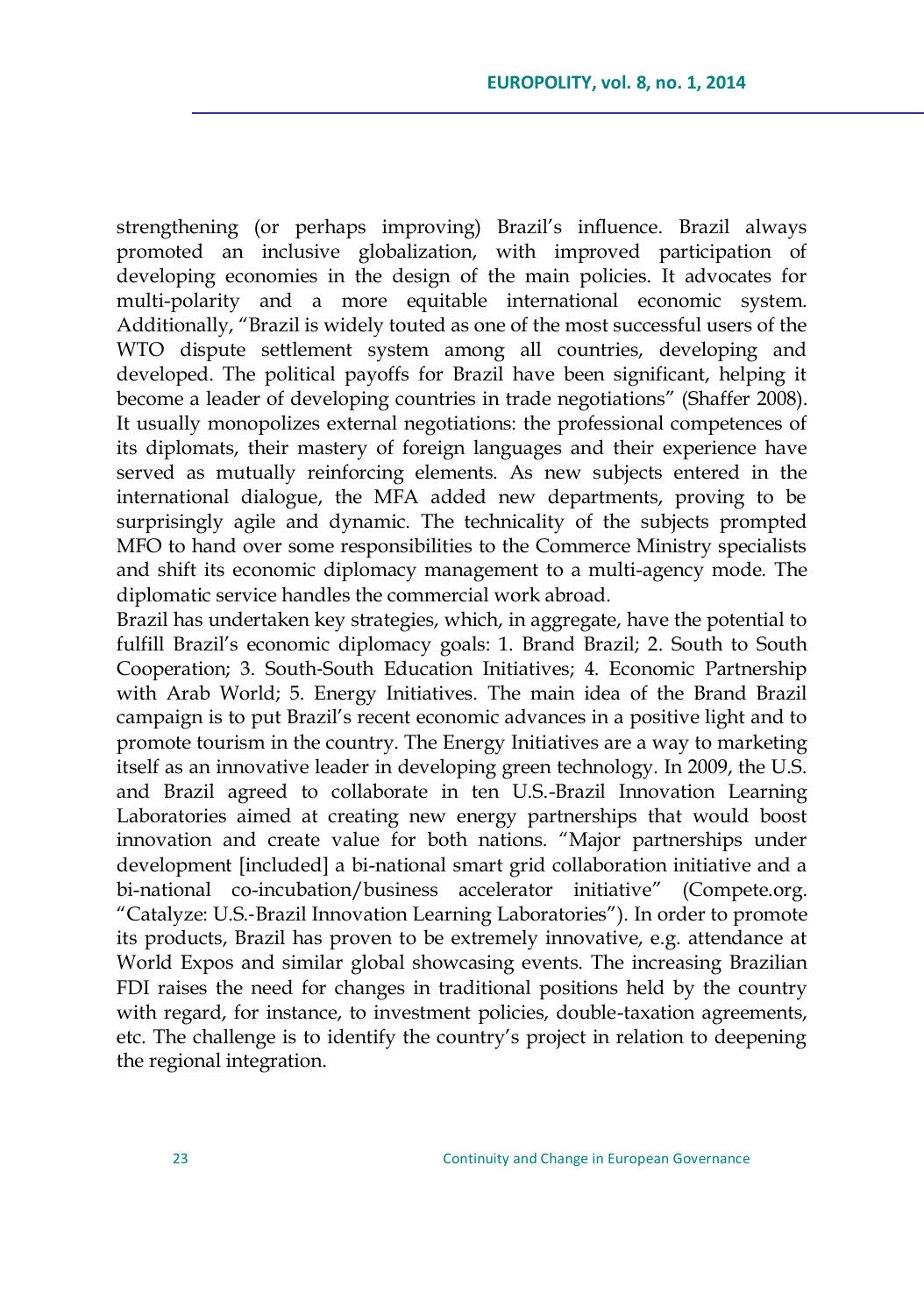Russia. Russia's economic diplomacy appears to be primarily reactive, responding to political whims and changing business interests. It does not appear to be strategically coordinated. The Ministry of Foreign Relations is responsible for Russia"s external affairs while the Ministry of Industry and Trade is responsible for drafting national policy and legal regulation for industry. The Ministry of Economic Development of the Russian Federation is responsible for developing state policy and providing regulation in the sphere of analysis and forecasting of socioeconomic and business development. The executive is strong and the President has tremendous power. Therefore, Russia"s economic diplomacy is handled in a top-down manner. The overarching goal of Russia"s economic diplomacy appears to be to maintain influence in the region. While it cannot reclaim the physical borders of the former Soviet Union, it is attempting to recoup the economic space through customs unions and heavy persuasion, by diversifying its economy, maintaining its status as the main oil and gas conduit for Europe, and attracting foreign investment (School of International and Public Affairs 2012, 118-125). Russia's main challenge with regard to its economic diplomacy techniques is public relations. There are many examples of Russia using its economic diplomacy in highly coercive ways that have significantly damaged perceptions of Russia abroad. Moreover, it has forced Russia to consider alternative methods of economic diplomacy, such as regional integration (form customs union and build economy of scale) and foreign aid (transition from a receiver to a donor, much of its aid is directed IMF or World Bank). In an effort to improve its standing on the world stage, Russia hosts the Valdai Discussion Club, an international expert forum. Russia is a leader in global energy markets and it aspires to maintain that status. Therefore, in order to secure gas and oil markets it offers a variety of incentives, mainly through subsidies, to keep its energy resources looking attractive. Russia regularly offers subsidized oil in exchange for favorable trade deals with other countries and sometimes it offers favorable trade for political favors. Russia is currently building Skolkovo, a high-tech innovation center that seeks to create a community that would become the Russian equivalent of Silicon Valley. Finally, Russia repeatedly emphasized its intention that it is open for business because it needs foreign capital inflows to diversify its economy and modernize its infrastructure.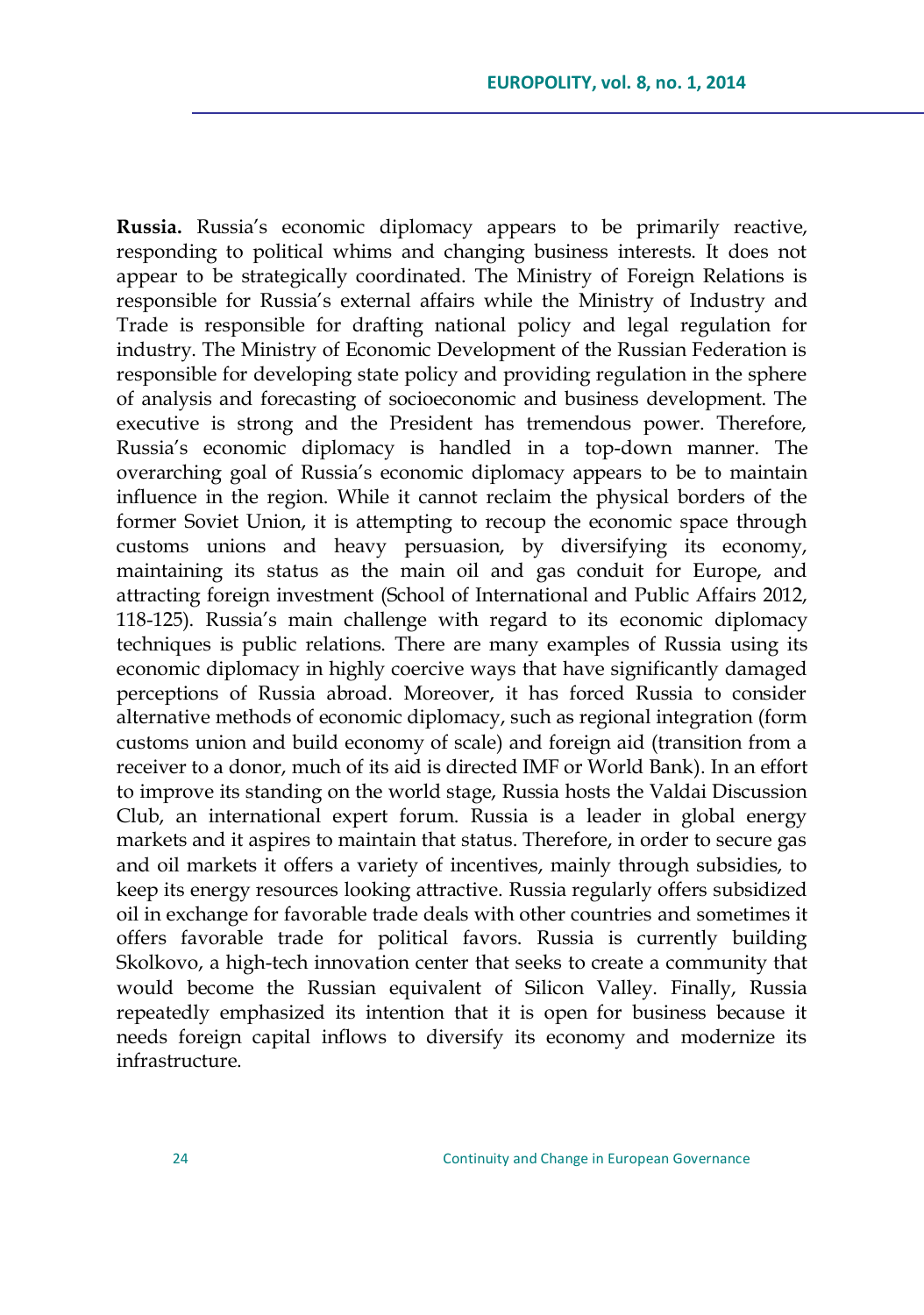# **2. ROMANIA'S TRAJECTORY OF ECONOMIC DIPLOMACY**

The goal of economic diplomacy is broadly defined: "Economic diplomacy provides the necessary connection between diplomatic endeavors and the goal of ensuring the economic welfare of the country"s citizens. Its objective is to put all foreign policy instruments to good use to further advance the economic interests of Romania and Romanian entrepreneurs. Economic diplomacy ensures an efficient framework for institutional cooperation that supports the concerted efforts aimed at promoting national economic interests abroad, while attracting FDI to Romania" (www.mae.ro). Within the Ministry of Foreign Affairs, a General Department for Economic Diplomacy was created early in 2009 as a link between Romania"s diplomatic missions abroad, the business environment, and other institutions with economic responsibilities. Economic diplomacy's main components are:

1. Promoting Romanian economic interests abroad:

- External promotion that facilitates the access on foreign markets and the expansion of Romanian companies already present abroad;
- Cooperation with other specialized Romanian institutions in order to provide market intelligence and contacts to Romanian entrepreneurs interested to access foreign markets;
- Monitoring, alongside with other competent institutions, the timely resolution of potential problems affecting Romanian entrepreneurs operating abroad;
- Arranging meetings with business representatives to identify best ways to provide support;
- Organizing economic events (conferences, workshops, reunions, forums) or supporting other governmental structures that hold similar events;
- Business-specific assistance for economic missions abroad;
- Enhancing the Romanian economic presence abroad by capitalizing on the potential provided by the honorary consuls of Romania;
- Framing and implementing a timetable of initiatives designed to promote the economic interests of Romania.

2. Supporting and promoting energy security objectives: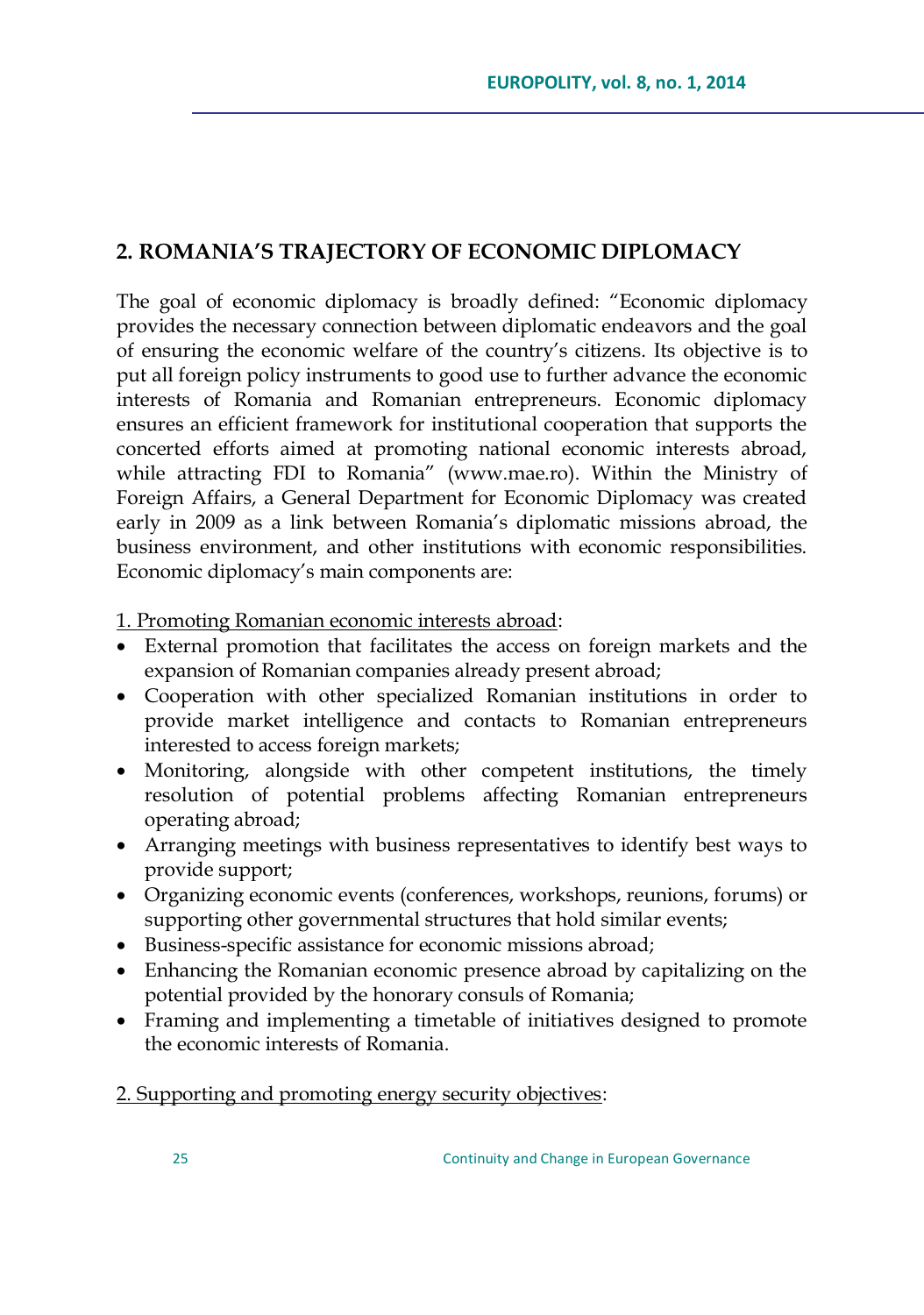- Supporting the European Union objectives and projects aiming at achieving energy security and developing a stable economic environment, with special emphasis on climate change mitigation;
- Promoting the European Energy Strategy objectives with regard to security of supply, higher internal market competitiveness and support for sustainable energy;
- Active involvement in the accomplishment of major energy projects and supporting additional proposals.

## 3. Cooperation with international economic organizations:

- To coordinate Romania"s activities in relation to the Organization for Economic Cooperation and Development (OECD);
- To promote, together with other relevant institutions, the interests of Romania in international economic organizations (IMF, World Bank Group, European Bank for Reconstruction and Development, WTO, etc.);
- To capitalize on the presence of Romanian representatives in international economic organizations.

### 4. Inter-institutional economic cooperation:

- Designing a framework of information sharing between the Romanian MFA economic department – diplomatic missions – companies – other institutions with an economic component; constantly updating the macroeconomic information sheet on Romania;
- Facilitating dialogue and information exchange with other central and local public institutions, as well as with the business community. This includes ensuring appropriate coordination among institutions in promoting Romanian economic interests.
- Consolidating the inter-ministerial cooperation aimed at achieving a better foreign economic representation;
- Participating in inter-ministerial economic workgroups.

## 5. Providing economic expertise within the MFA:

- Substantiating foreign policy objectives, strategies and initiatives;
- Promoting and conducting economic projects that support the Romanian strategic interests;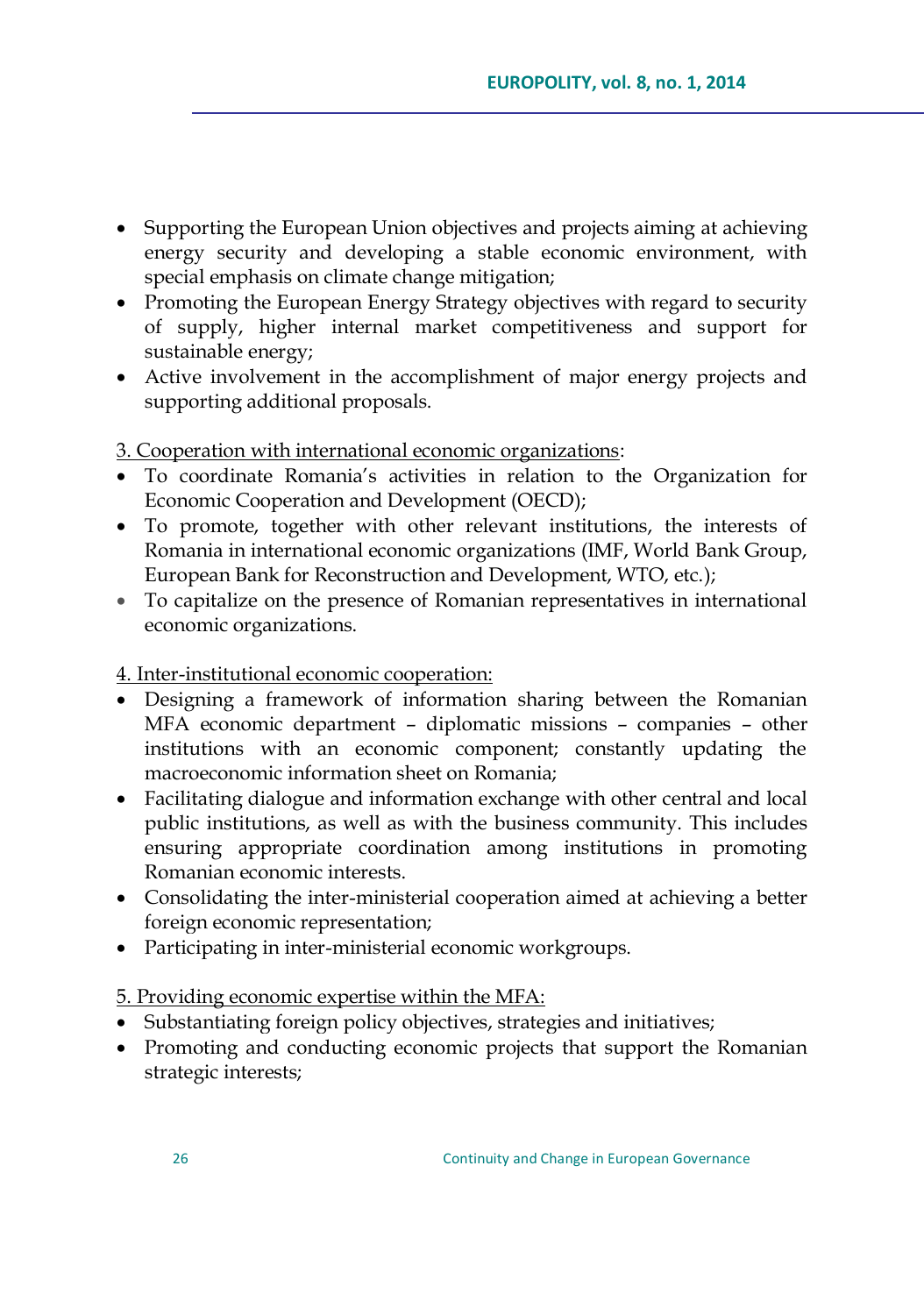Conducting analyses and reports on topics of interest for the MFA and for diplomatic missions abroad.

The above mentioned objectives and tools are reproduced exactly from the official statements of MFA (Government of Romania, Ministry of Foreign Affairs, Economic Diplomacy). Every government outlined the importance of economic diplomacy for the economic prosperity, mainly referring on complementing the effort of export promotion, gaining or regaining lost markets and FDI. In the current Governing Programme, the need for an "aggressive" economic diplomacy is mentioned. As reported by the officials, several measures were undertaken and there is goodwill.

Undoubtedly, economic diplomacy represents an incredible profile enhancer. But, what kind of national profile we want to promote and enhance? The major drawback is the lack of a comprehensive performance assessment exercise. Transparency regarding the success and the failure of the previous economic diplomacy initiatives would have helped for a better understanding and a more objective evaluation. The alternative is to look at the economic performance and to try to answer several justifiable questions: Which are the Romanian products and the services that successfully compete on European/international markets? What would determine a foreign investor to come in Romania? How to form long-lasting and dynamic partnerships with countries from European and non-European space? How efficient are Romanian officials in defending economic national interests? Is there enough cooperation between public and private sectors? etc. The genuine answer would be that Romania"s economy must be put on the right track. The economic diplomacy measures must relate to both domestic and foreign conditions. The growth in the years preceding the crisis was definitely unsustainable. An economic growth model based on the production of tradable goods and services and coherent policy mix are necessary. Economic diplomacy cannot cover the existing weaknesses. It is not about window dressing. Instead, it can prove to be extremely helpful if it is targeted and resources are allocated efficiently. Examples of good practices can be identified in the countries analysed. Anyhow, all the endeavours must be monitored and assessed.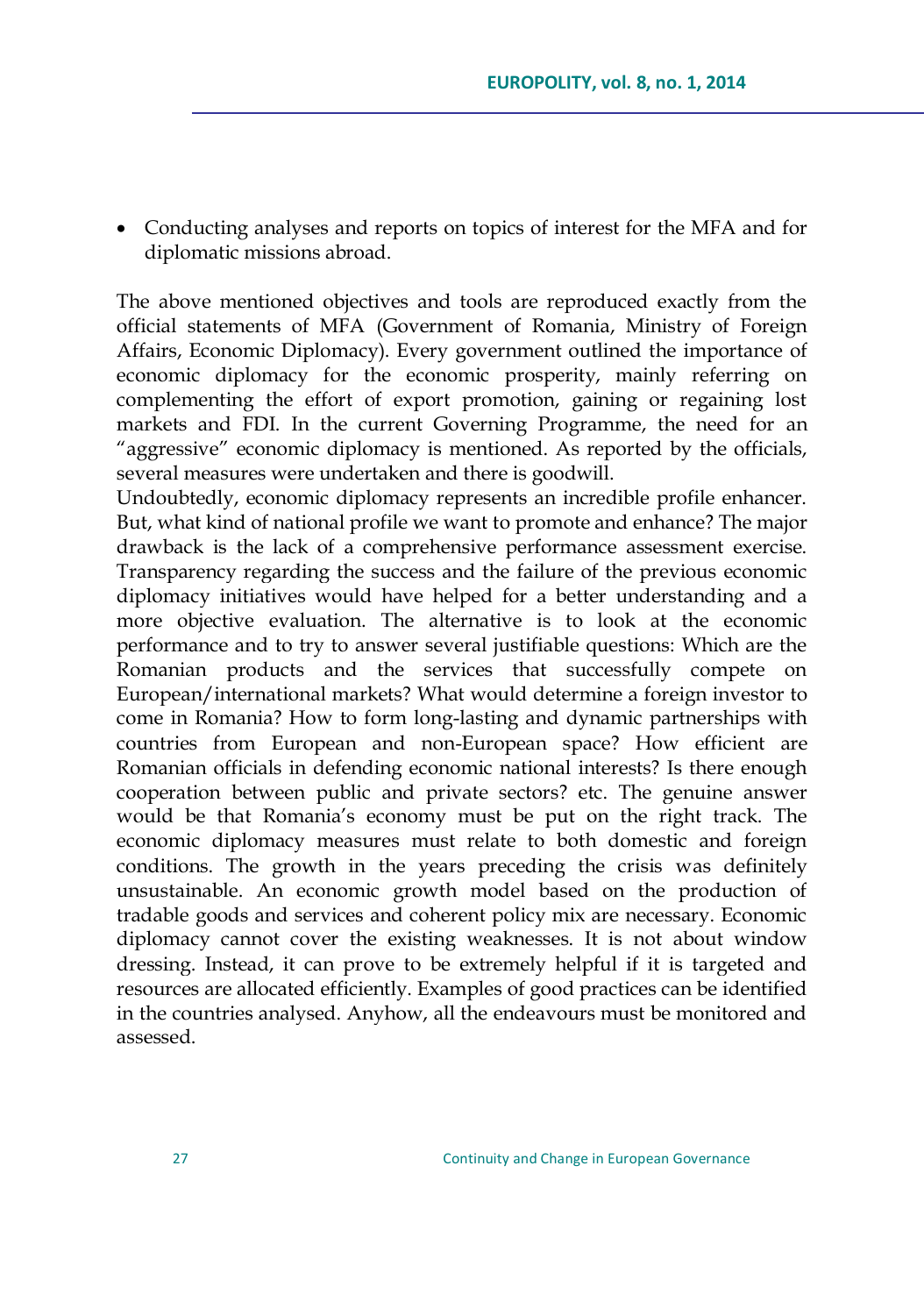# **3. FINAL CONSIDERATIONS**

The crisis introduced a turbulent period in the world economy, which is not yet over. The profound reconfiguration of the international order explains why economic diplomacy is gaining importance once again.

The shift in global balance of power encourages governments all over the world to reassess their national and foreign policy and interests in international institutions. Economic diplomacy became more complex with more issues now subject to negotiations; more state and non-state actors engaged in domestic decision making, and more countries actively participating in the international system. Variations in countries' domestic political cultures and ideologies and the level of economic development between established powers and challengers explain the range of economic diplomacy activities.

Governments" attention for economic diplomacy proves to be cyclical, and relates to the shifts domestically as well as in the world order. The countries subject to analysis (United States, United Kingdom, Germany, France, Brazil, China, India, Russia, and Romania) are in unison with respect economic diplomacy revived priority. During the last years, the new approach embedded various forms as from institutional restructuring, additional targeted training, nation branding to public-private partnership, extensive networks, export promotion and inward and outward investment, innovative programs, economic cooperation/aid etc. No doubt each country has its own interests to defend and its own strengths to promote.

In brief, the economic diplomacy is back on the agenda, after a period of low activity.

# **LIST OF REFERENCES**

- Bayne N. 2011a. The diplomacy of the financial crisis in context. *Hague Journal of Diplomacy*, 6(1-2).
- Bayne N. 2011b. Challenge and Response in new economic diplomacy*. The new economic diplomacy: decision making and negotiation in international economic relations. Global Finance Series* / N. Bayne; S. Woolcock [eds.]. – 3rd ed. – Ashgate Publishing, London: p. 59-80.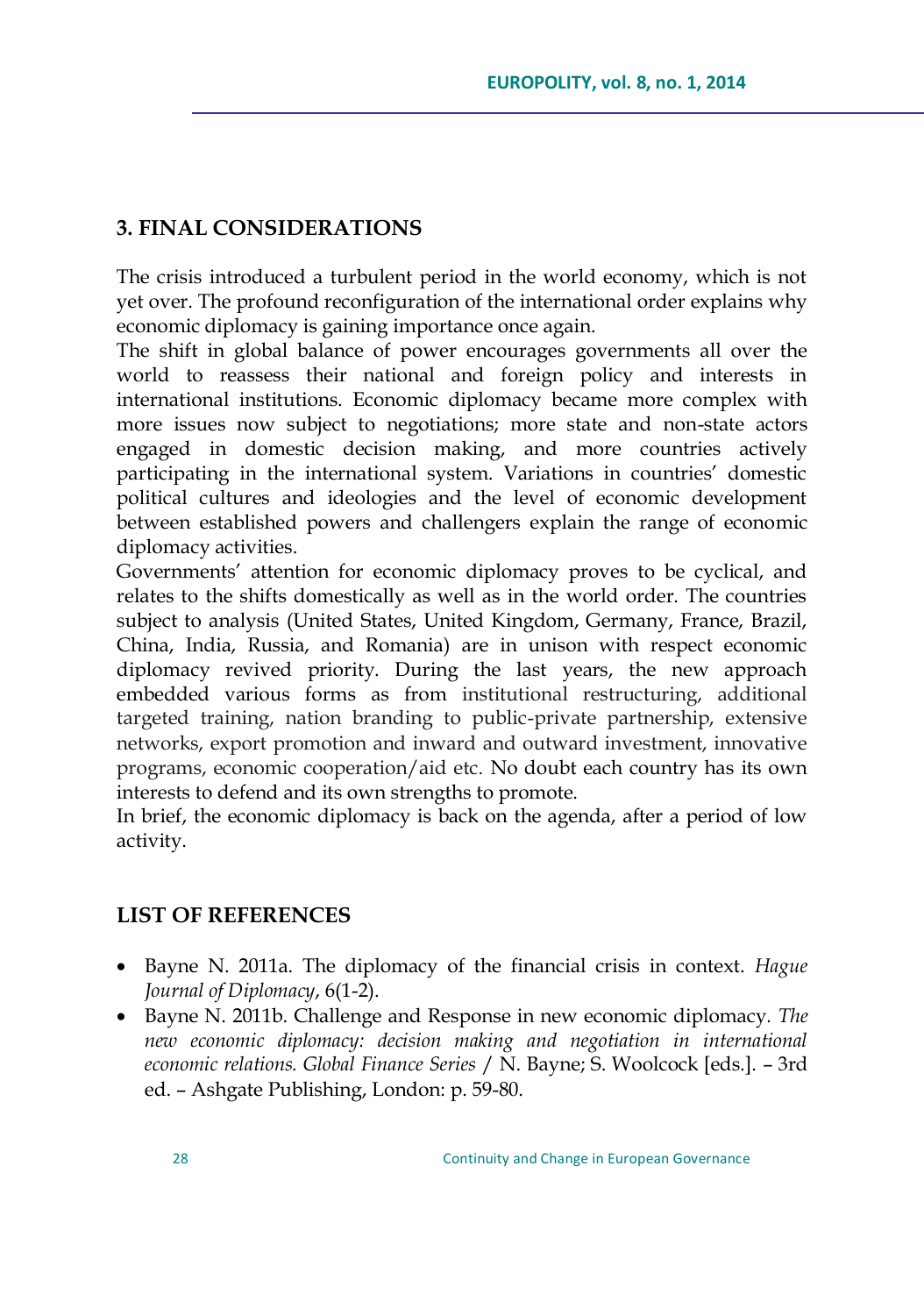- Bayne N., Woolcock S. 2011a. The future of economic diplomacy. *The new economic diplomacy: decision making and negotiation in international economic relations, Global Finance Series* / N. Bayne; S. Woolcock [eds.]. – 3rd ed. – Ashgate Publishing, London: p. 359-379.
- Bayne N., Woolcock S. 2011b. What is economic diplomacy? *The new economic diplomacy: decision making and negotiation in international economic relations, Global Finance Series* / N. Bayne; S. Woolcock [eds.]. – 3rd ed. – Ashgate Publishing, London
- Clinton, H. 2011a. *Economic Statecraft*, US Department of State. Available at: [http://www.state.gov/secretary/rm/2011/10/175552.htm.](http://www.state.gov/secretary/rm/2011/10/175552.htm)
- Clinton H. 2011b. *Economic Diplomacy*, Foreign Affairs Ministry of China. Available at [http://www.fmprc.gov.cn/eng/zxxx/t863217.htm.](http://www.fmprc.gov.cn/eng/zxxx/t863217.htm)
- Fabius, L. Minister of Foreign Affairs, article published in the *Les Echos* newspaper, Paris, 23 August 2012. Available at: [http://basedoc.diplomatie.gouv.fr/vues/Kiosque/FranceDiplomatie/kios](http://basedoc.diplomatie.gouv.fr/vues/Kiosque/FranceDiplomatie/kiosque.php?fichier=baen2012-08-27.html#Chapitre1) [que.php?fichier=baen2012-08-27.html#Chapitre1.](http://basedoc.diplomatie.gouv.fr/vues/Kiosque/FranceDiplomatie/kiosque.php?fichier=baen2012-08-27.html#Chapitre1)
- Hague, W. 2011. *The business of diplomacy*, Speech at the CBI Annual Conference, November 21, 2011. Available at: [http://m.fco.gov.uk/travel;letter=A/web/en/news/speeches/foreign](http://m.fco.gov.uk/travel;letter=A/web/en/news/speeches/foreign-secretary/?pg=7)[secretary/?pg=7.](http://m.fco.gov.uk/travel;letter=A/web/en/news/speeches/foreign-secretary/?pg=7)
- Okano-Heijmans M. 2011. Conceptualizing economic diplomacy: the crossroads of international relations, economics, *Hague Journal of Diplomacy*. IPE and diplomatic studies, No. 6(1-2): 7-36.
- Shaffer, G. 2008. *The Trials of Winning at the WTO: What Lies Behind Brazil's*  **Success.** Available at: http://works.bepress.com/cgi/viewcontent.cgi?article=1019&context=gre gory\_shaffer.
- Verhagen M., Bleker H. 2011. Economic diplomacy in a changing world. *Hague Journal of Diplomacy*, 6(1-2), 171-186.
- Woolcock S. 2011. Factors shaping economic diplomacy: An analytical toolkit? *The new economic diplomacy: decision making and negotiation in international economic relations, Global Finance Series* / N. Bayne; S. Woolcock [eds.]. – 3rd ed. – Ashgate Publishing, London, p. 17-41
- Van Bergeijk P. et all .2011. Economic Diplomacy: The Issues. *Hague Journal of Diplomacy*, 6(1-2): 1-7.
- \*\*\* Federal Foreign Office of Germany.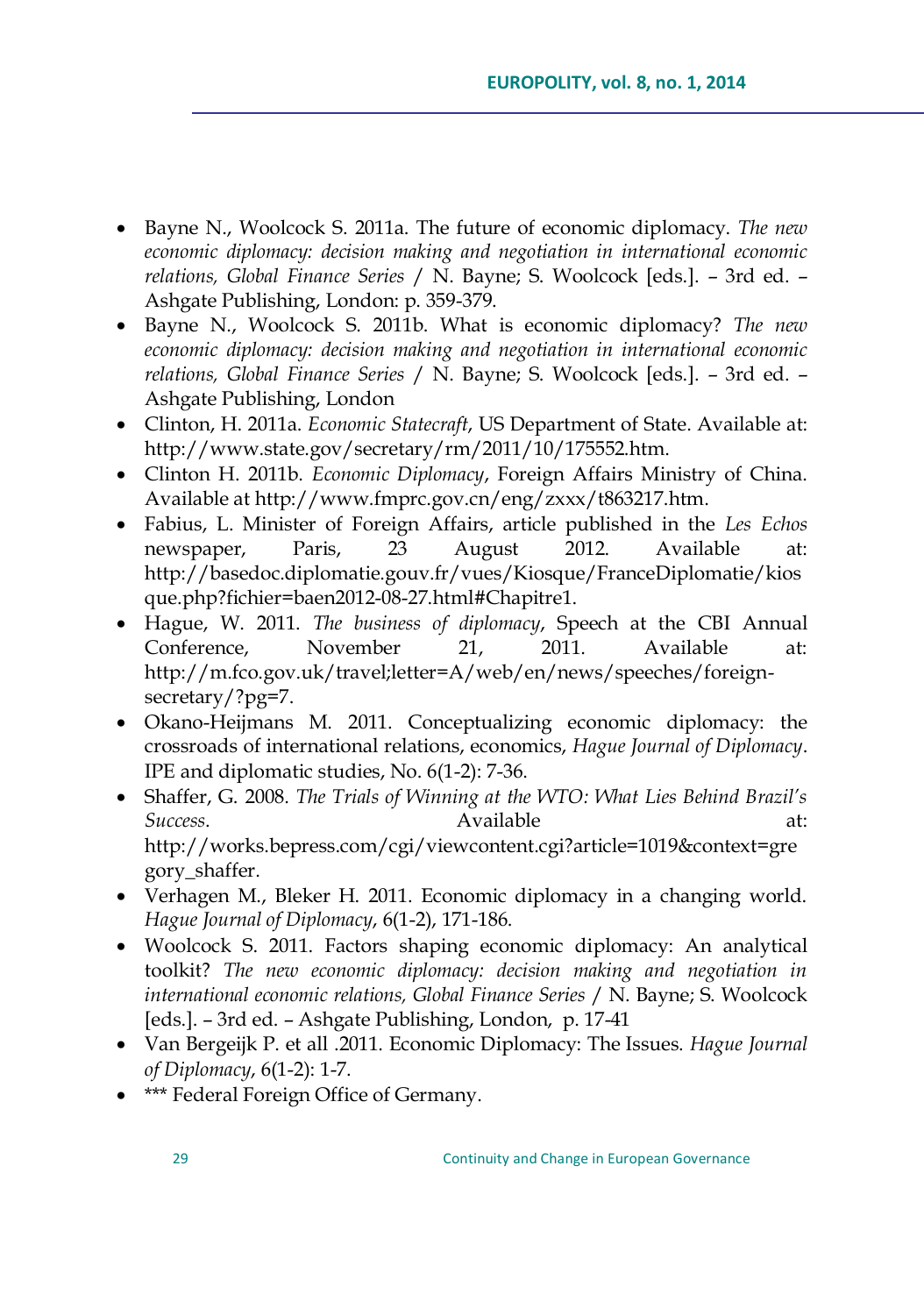- \*\*\* Foreign and Commonwealth Office: A Charter for Business 2011. Available at:  $\overline{a}$  at: [http://www.fco.gov.uk/resources/en/pdf/globalissues/prosperity/busi](http://www.fco.gov.uk/resources/en/pdf/globalissues/prosperity/business?charter) ness‐[charter.](http://www.fco.gov.uk/resources/en/pdf/globalissues/prosperity/business?charter)
- \*\*\* Federal Government of Germany, *Shaping Globalization – Expanding Partnerships – Sharing Responsibility*. A strategy paper by the German Government issued February 8, 2012. Available at [http://www.auswaertigesamt.de/cae/servlet/contentblob/616584/public](http://www.auswaertigesamt.de/cae/servlet/contentblob/616584/publicationFile/167910/Gestaltungsmaechtekonzept%20engl.pdf) [ationFile/167910/Gestaltungsmaechtekonzept%20engl.pdf.](http://www.auswaertigesamt.de/cae/servlet/contentblob/616584/publicationFile/167910/Gestaltungsmaechtekonzept%20engl.pdf)
- \*\*\* Government of Brazil, Department of Foreign Affairs and Trade.
- \*\*\* Federal Ministry of Economics and Technology of Germany.
- **\*\*\*** Ministry of Commerce and Industry of India.
- \*\*\* Ministry of Foreign Affairs, Russian Federation.
- \*\*\* Ministry of Foreign Affairs, Economic Diplomacy. Available at [http://www.mae.ro/node/1418/1.](http://www.mae.ro/node/1418/1)
- \*\*\* Ministry of Economy and Finance of France.
- \*\*\* Ministry of Economic Development of the Russian Federation
- \*\*\* Ministry of External Affairs of India: India's economic diplomacy 2011. Available at [www.ibef.org/attachdisplay.aspx?cat\\_id=84&art\\_id=1335.](http://www.ibef.org/attachdisplay.aspx?cat_id=84&art_id=1335)
- **\*\*\*** Ministry of Foreign Affairs of France.
- \*\*\* Ministry of Industry and Trade of the Russian Federation.
- \*\*\* School of International and Public Affairs, Columbia University. *Exploring Public and Economic Diplomacy*, Capstone Project Final Report – Spring 2012.
- \*\*\* US-China Economic and Security Review Commission, Annual Report 2011, 2011, 2011, 2011, 2011, 2011, 2011, 2011, 2012, 2012, 2012, 2012, 2012, 201

[http://www.uscc.gov/annual\\_report/2011/annual\\_report\\_full\\_11.pdf.](http://www.uscc.gov/annual_report/2011/annual_report_full_11.pdf)

- \*\*\* US-China Economic and Security Review Commission, Annual Report 2012, Available at: http://www.uscc.gov/annual\_report/2012/2012- Report-to-Congress.pdf
- \*\*\* U.K. Department of Business, Innovation and Skills : Trade and Investment for Growth White Paper 2011. Available at: [http://www.bis.gov.uk/assets/biscore/international](http://www.bis.gov.uk/assets/biscore/international?trade?investment?anddevelopment/.docs/t/11?717?trade?investment?for?growth.pdf)‐trade‐investment‐an [ddevelopment/.docs/t/11](http://www.bis.gov.uk/assets/biscore/international?trade?investment?anddevelopment/.docs/t/11?717?trade?investment?for?growth.pdf)‐717‐trade‐investment‐for‐growth.pdf.